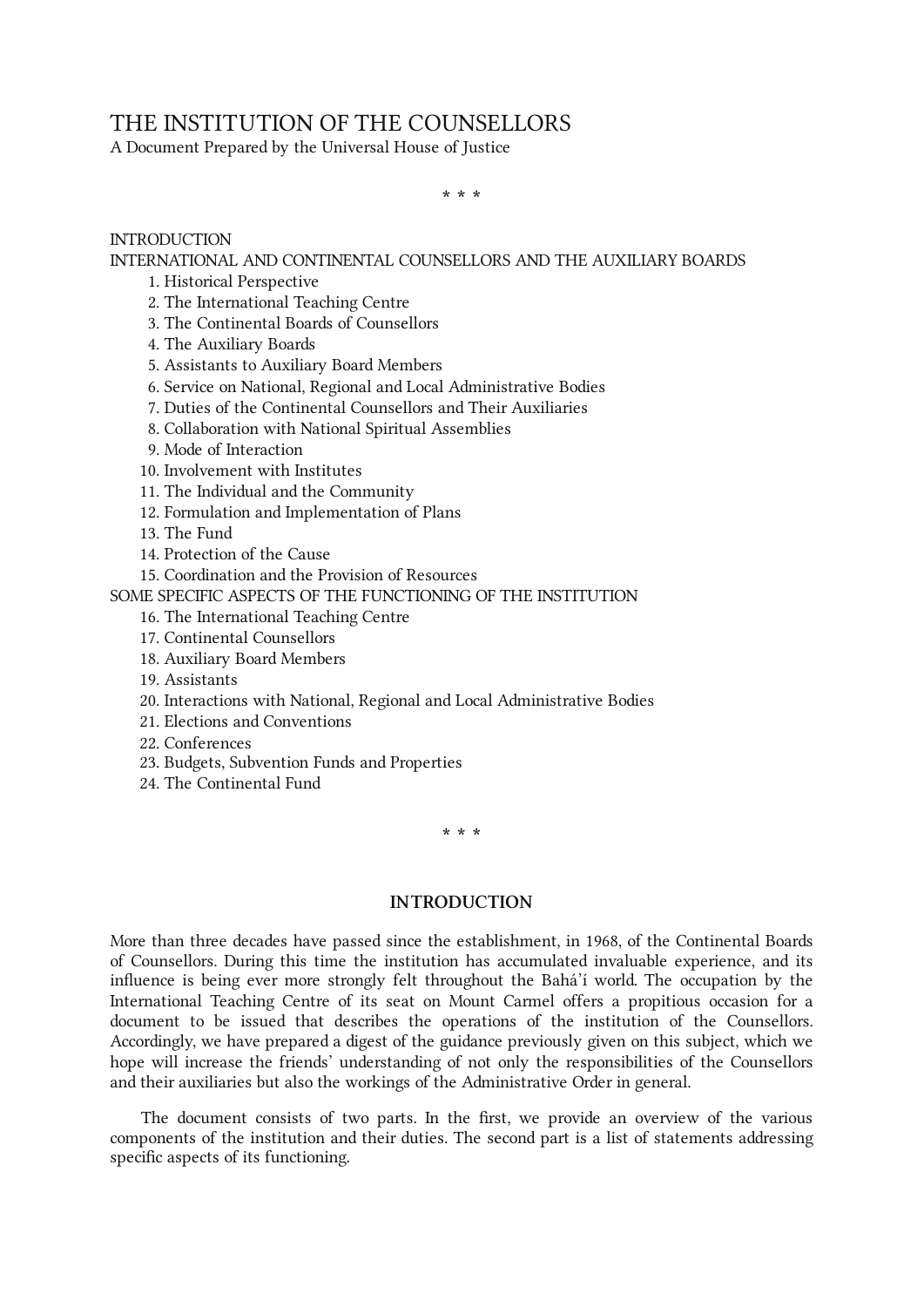The Administrative Order conceived by Bahá'u'lláh accomplishes its divinely ordained purpose through a system of institutions, each with its defined sphere of action. The central governing body of the Order is the Universal House of Justice, whose terms of reference are the revealed Word of Bahá'u'lláh together with the interpretations and expositions of 'Abdu'l-Bahá and the Guardian. Under its guidance, legislative, executive and judicial authority over the affairs of the Bahá'í community is exercised by Local and National Spiritual Assemblies. This authority is also exercised by Regional Councils, committees and other agencies established by these institutions, to the extent that it is so delegated.

Together with the authority vested in elected corporate bodies to make decisions binding on the community is the spiritual, moral and intellectual influence that the Administrative Order exerts on both the lives of believers and the work of the Faith's institutions. This influence acquires a special character through the services performed by those individuals who are appointed to the high rank of Counsellors and by their deputies. More specifically, the Continental Counsellors and the members of the Auxiliary Boards and their assistants are charged with functions relating to the protection and propagation of the Faith. In carrying out their duties, the Continental Counsellors receive their guidance from the International Teaching Centre, an institution whose mandate is global and which functions in close proximity to the Universal House of Justice.

Acting in their respective roles, the two institutions of the Counsellors and the Spiritual Assemblies share responsibility for the protection and propagation of the Faith. The harmonious interaction between them ensures the constant flow of guidance, love and encouragement to the believers and invigorates their individual and collective endeavours to advance the Cause. The value of such interaction is underscored by words of the Guardian, in a cable message dated 4 June 1957, referring at the time to the Hands of the Cause and National Assemblies: "SECURITY PRECIOUS FAITH PRESERVATION SPIRITUAL HEALTH BAHÁ'Í COMMUNITIES VITALITY FAITH ITS INDIVIDUAL MEMBERS PROPER FUNCTIONING ITS LABORIOUSLY ERECTED INSTITUTIONS FRUITION ITS WORLDWIDE ENTERPRISES FULFILMENT ITS ULTIMATE DESTINY ALL DIRECTLY DEPENDENT BEFITTING DISCHARGE WEIGHTY RESPONSIBILITIES NOW RESTING MEMBERS THESE TWO INSTITUTIONS…".

Freed from those administrative functions assigned to elected bodies, the Counsellors and Auxiliary Board members are able to concentrate their energies on the task of promoting adherence to principle on the part of individual Bahá'ís, Bahá'í institutions and Bahá'í communities. Their understanding of the Teachings, together with the wisdom that comes from the experience gained through intimate involvement in the many aspects of Bahá'í activity, especially qualifies them to offer advice that assists the work of elected bodies. Further, the fact that they occupy a rank higher than that of the Spiritual Assemblies ensures that they are kept properly informed and that Spiritual Assemblies give due consideration to their advice and recommendations. The administrative processes of the Faith are not only concerned with judicial matters, laws and regulations, and programmes that direct action, but also embrace those measures that elicit from the friends wholehearted response and channel their energies. Counsellors and their auxiliaries bring to bear on all such administrative processes their ability as individuals of proven devotion and consecrated spirit. Similarly, they play a vital part in encouraging the friends and in fostering individual initiative, diversity and freedom of action. In their endeavours they strive to follow in the footsteps of the Hands of the Cause, whom 'Abdu'l-Bahá called on "to diffuse the Divine Fragrances, to edify the souls of men, to promote learning, to improve the character of all men and to be, at all times and under all conditions, sanctified and detached from earthly things."

THE UNIVERSAL HOUSE OF JUSTICE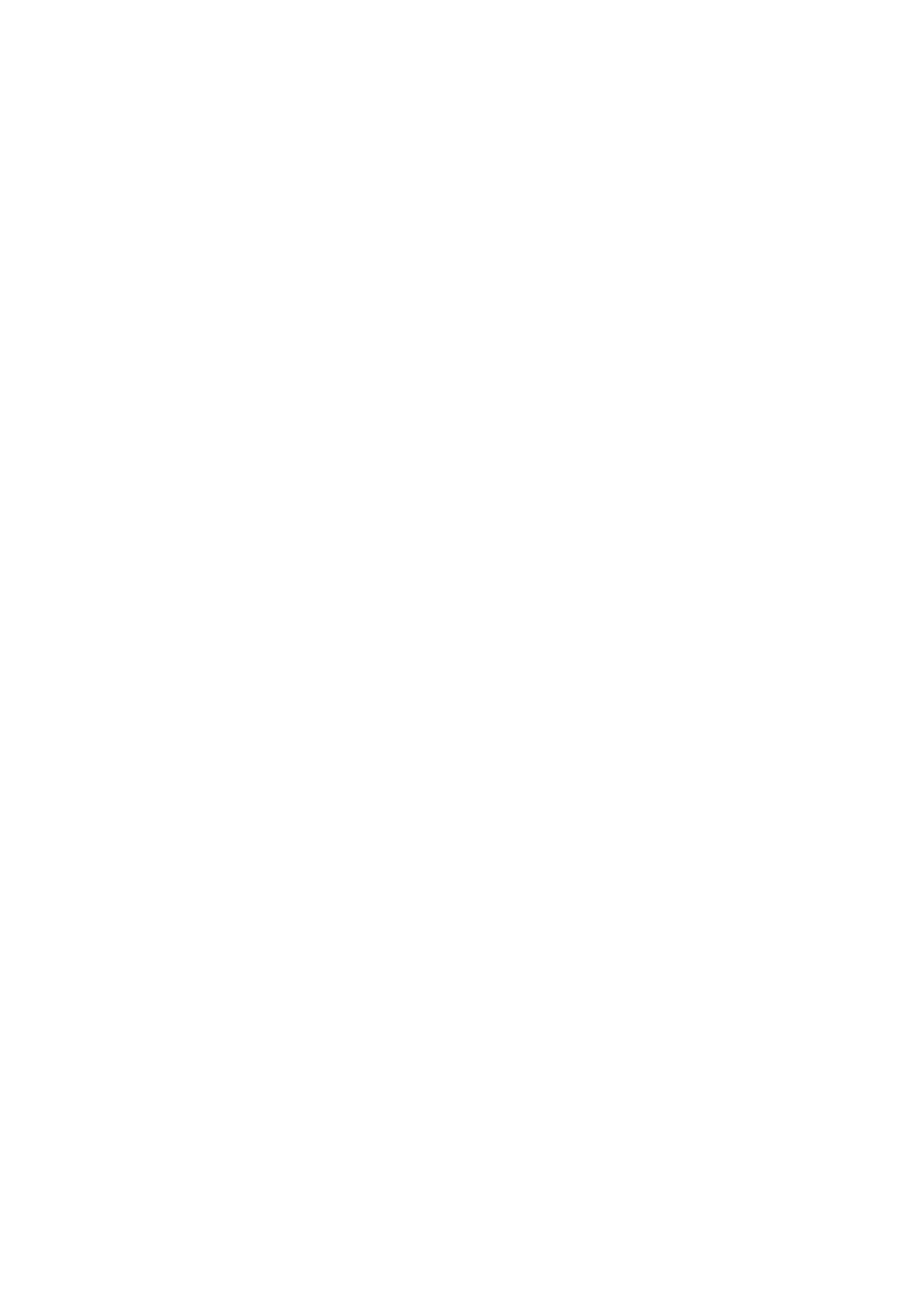# <span id="page-3-0"></span>INTERNATIONAL AND CONTINENTAL COUNSELLORS AND THE AUXILIARY BOARDS

#### <span id="page-3-1"></span>Historical Perspective

The institution of the Hands of the Cause of God was created by Bahá'u'lláh and formally defined and established by 'Abdu'l-Bahá in His Will and Testament. Under the direction of the Guardian, the functions of the institution were elucidated and elaborated. In due course, Shoghi Effendi brought into being the Auxiliary Boards for the Protection and Propagation of the Faith to serve the work of the Hands of the Cause and to ensure that their vital influence would permeate the Bahá'í community.

With the passing of Shoghi Effendi and the conclusion of the Universal House of Justice that it could not legislate to make possible the appointment of additional Hands of the Cause, it became necessary for it to devise a means of extending into the future the critical functions of protection and propagation vested in these high-ranking officers of the Faith. The first step in this development was taken in November 1964 when the Universal House of Justice clarified its relationship with the institution of the Hands by stating that "responsibility for decisions on matters of general policy affecting the institution of the Hands of the Cause, which was formerly exercised by the beloved Guardian, now devolves upon the Universal House of Justice as the supreme and central institution of the Faith to which all must turn." At that time, too, the number of Auxiliary Board members was increased, and the Hands of the Cause in each continent were called upon to appoint one or more members of their Auxiliary Boards to act in an executive capacity on their behalf and in their name.

In June 1968 the Continental Boards of Counsellors were brought into being. This momentous decision was accompanied by several developments in the work of the Hands of the Cause: the services of such Hands as were previously assigned to continents became worldwide, each Hand operating individually in direct relationship to the Universal House of Justice; the Hands of the Cause ceased to be responsible for the direction of the Auxiliary Boards, which became auxiliary institutions of the Continental Boards of Counsellors; the Hands of the Cause Residing in the Holy Land were given the task of acting as liaison between the Universal House of Justice and the Boards of Counsellors; and the working interrelationships between the Hands and the Boards of Counsellors were clarified. Reference was also made to the future establishment of an international teaching centre by the Universal House of Justice, with the assistance of the Hands Residing in the Holy Land. The International Teaching Centre was established in June 1973. That same year Auxiliary Board members were authorized to name assistants.

The existence of the institution of the Hands of the Cause, and subsequently of the Counsellors, comprising individuals who play such a vital role in advancing the interests of the Faith, but who have no legislative, executive or judicial authority, and are entirely devoid of priestly functions or the right to make authoritative interpretations, is a feature of Bahá'í administration unparalleled in the religions of the past. Bahá'u'lláh, and 'Abdu'l-Bahá after Him, invested both the elected institutions of the Faith and certain appointed individuals with the functions of protection and propagation.

Referring to the International Teaching Centre, the Universal House of Justice has stated that its establishment brought to fruition the work of the Hands of the Cause Residing in the Holy Land. The Teaching Centre is charged with the tasks of coordinating, stimulating and directing the activities of the Continental Boards of Counsellors and acts as liaison between them and the Universal House of Justice.

In the Constitution of the Universal House of Justice it is stated: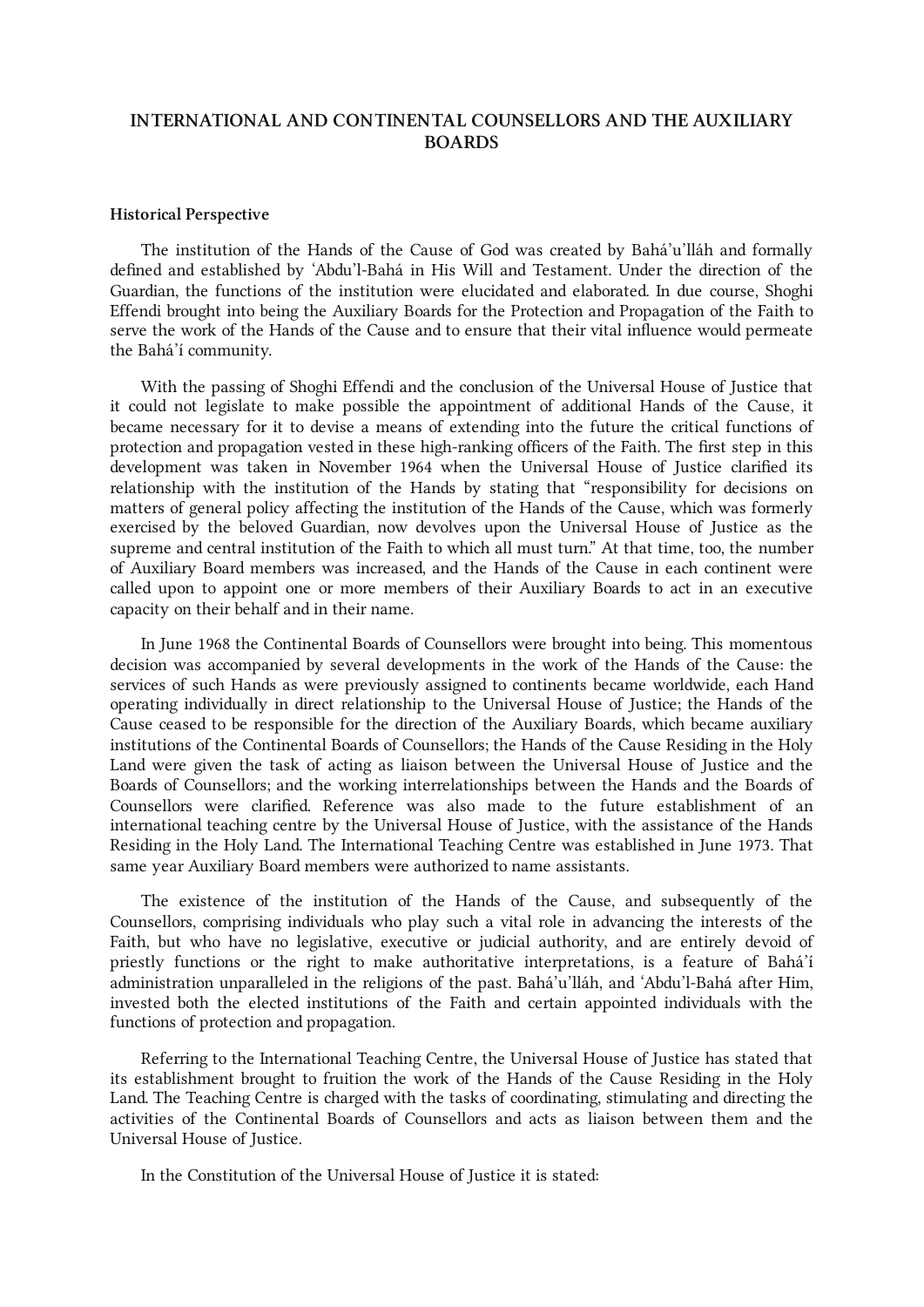The institution of the Boards of Counsellors was brought into being by the Universal House of Justice to extend into the future the specific functions of protection and propagation conferred upon the Hands of the Cause of God. The members of these Boards are appointed by the Universal House of Justice.

In the same document the two Auxiliary Boards originally established by the beloved Guardian are described:

In each zone there shall be two Auxiliary Boards, one for the protection and one for the propagation of the Faith, the numbers of whose members shall be set by the Universal House of Justice. The members of these Auxiliary Boards shall serve under the direction of the Continental Boards of Counsellors and shall act as their deputies, assistants and advisers.

#### <span id="page-4-0"></span>The International Teaching Centre

The International Teaching Centre has nine members appointed as International Counsellors by the Universal House of Justice from among all the adult believers in the world for a five-year term, each term starting on 23 May immediately following the International Bahá'í Convention. The Hands of the Cause of God have been permanent members of the Teaching Centre ever since its inception.

The work of the Teaching Centre is essentially corporate in character. Its responsibilities call on it to serve as a source of information and analysis for the Universal House of Justice and to provide guidance and resources to the Continental Counsellors. It is required to be fully informed of the situation of the Cause in all parts of the world and alert to possibilities for the expansion of the Faith, the consolidation of its institutions, and the development of Bahá'í community life. It has to analyse these possibilities in relation to global plans, anticipating needs worldwide and ensuring that the necessary resources become available to national communities. In this context, it gives particular attention to the development of human resources, helping communities increase their capacity to endow growing contingents of believers with spiritual insight, knowledge of the Faith, and skills and abilities of service.

The International Teaching Centre is invested with the mandate to watch over the security and ensure the protection of the Faith of God. It must investigate all cases of incipient Covenantbreaking—employing, as necessary, the services of the Continental Counsellors and their auxiliaries and evaluating their reports—and decide whether the offender should be expelled from the Cause, submitting the decision to the Universal House of Justice for its consideration. It follows a similar procedure for the reinstatement of a contrite Covenant-breaker. More broadly, it needs to be attentive to the spiritual health of the Bahá'í community, urging the Counsellors and their auxiliaries to strengthen the believers to resist the influence of both external and internal sources of opposition to the Cause, and to assist National and Local Spiritual Assemblies in resolving questions that could raise doubt about the integrity of the Faith and its Teachings.

#### <span id="page-4-1"></span>The Continental Boards of Counsellors

Presently, five Continental Boards of Counsellors serve the five major regions of the world: Africa, the Americas, Asia, Australasia and Europe. The term of office of the Counsellors and the precise boundaries of the region in which each Board operates are fixed by the Universal House of Justice, as is the number on each Board. The term of office—first established to begin on the Day of the Covenant, 26 November 1980—is currently five years.

Counsellors function as such only within the continental area of the Board to which they are appointed; should they move their residence out of that continent, they automatically relinquish their membership. The first obligation of Counsellors is to the work of their own Boards. However,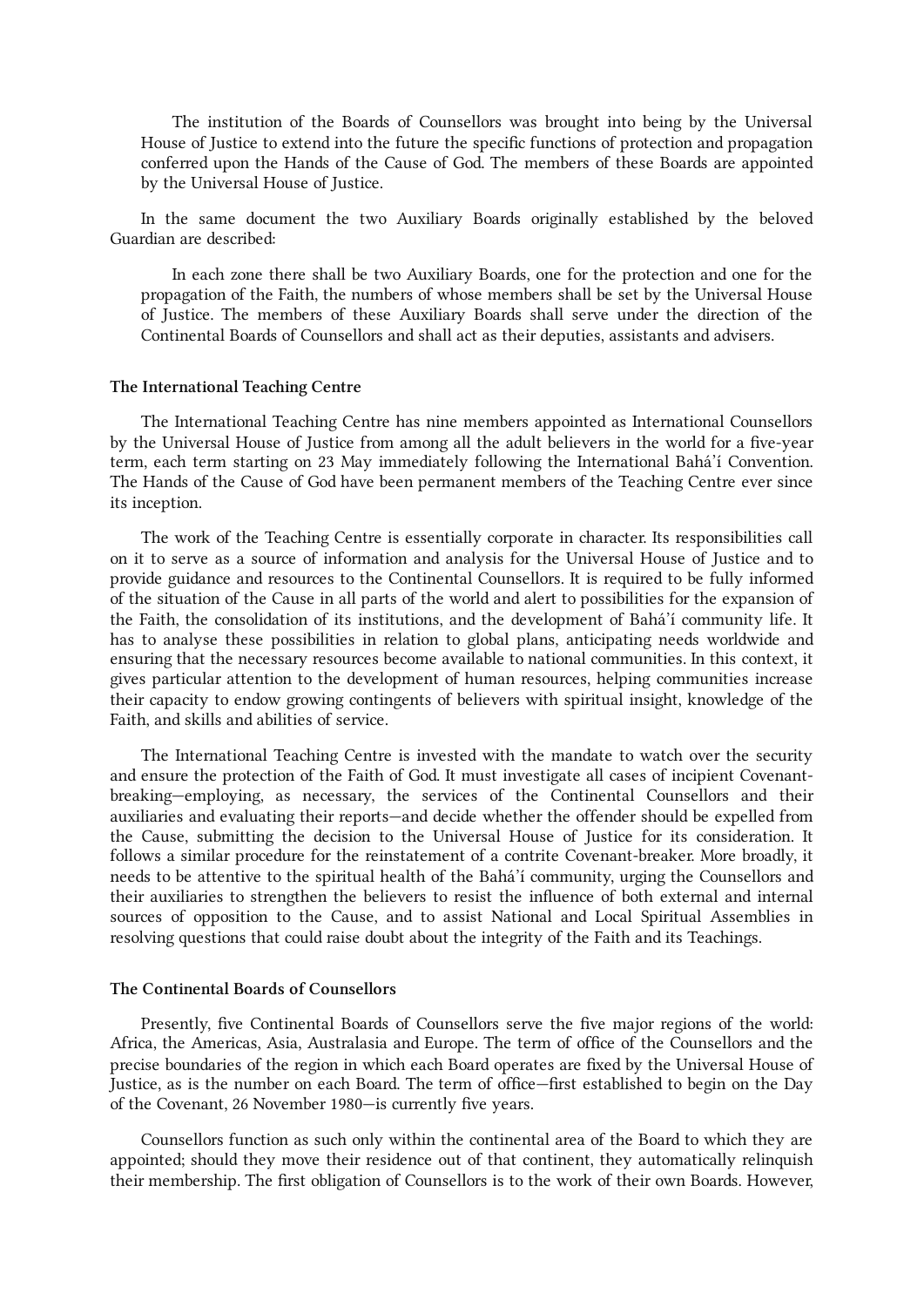they collaborate with the members of the other Boards who serve adjacent areas, and may carry out specific functions in continents other than their own when asked by the International Teaching Centre or directly by the Universal House of Justice.

Each Board of Counsellors holds a number of meetings during its term of service to consult on the various dimensions of its work in the propagation and protection of the Faith. Certain matters, such as the appointment of Auxiliary Board members and the allocation of funds, are decided by the entire Board. In the performance of other functions—for example, in providing stimulus to different components of the Bahá'í community in a particular zone in the continent—several Counsellors come together to consult and collaborate so that their abilities are used in a complementary fashion. Some duties, including the supervision and guidance of the Auxiliary Board members in an area, are generally performed by one Counsellor on behalf of the Board. In general, it should be borne in mind that, unlike other institutions of the Administrative Order, which must function as corporate bodies, Counsellors operate primarily as individuals. In handling most matters, they each have a wide range of possibilities available to them according to the flexibility inherent in their institution.

Fundamental to the work of the Counsellors is the understanding that all members of the Continental Board bear responsibility for the entire continent and need to familiarize themselves, to the extent possible, with the conditions of the Cause in the countries therein. Through periodic reports from individual Counsellors, the Board is kept abreast of developments in every area of the continent and is able to offer guidance to assist its members in the execution of their duties. Whereas no Counsellor is to be regarded as having exclusive responsibility for any one territory, the detailed familiarity acquired by each through close interaction with the National Spiritual Assembly and Auxiliary Board members in a particular area represents a valuable asset to all the Counsellors on the Board.

### <span id="page-5-0"></span>The Auxiliary Boards

The members of the Auxiliary Boards are appointed from among the believers of each continent by the Continental Board of Counsellors for five-year periods beginning on the Day of the Covenant of the year following the appointment of the Counsellors themselves. They should be twenty-one years of age or older. The full membership of the Continental Board makes the appointments in consultation, which, if necessary, can be carried out by mail.

The members of an Auxiliary Board are responsible individually to the Board of Counsellors which appoints them. They do not themselves constitute a decision-making body. However, Auxiliary Board members may confer and collaborate with each other as long as care is taken not to depart from this principle.

Each Auxiliary Board member is assigned a specific territory, and although for practical purposes such a territory may coincide with a particular country or National Assembly area, there is no hard and fast rule that it must do so. Auxiliary Boards are continental institutions, and there need not be any correlation between the boundaries of the territories assigned to their members and national frontiers. Unless specifically deputized by the Counsellors, an Auxiliary Board member does not function as such outside the area to which he or she has been assigned. For obvious reasons, it is preferable for Auxiliary Board members to reside in the area they serve; however, if an area has no suitable candidate for this post, the Counsellors may decide to make an alternative arrangement.

When assigning areas to members of the Auxiliary Boards, the Continental Board of Counsellors ensures that the entire continental area is divided up among the members of each of the two Auxiliary Boards. That is to say, the Bahá'ís of any one locality are to have both a Protection Board member and a Propagation Board member to whom they can refer.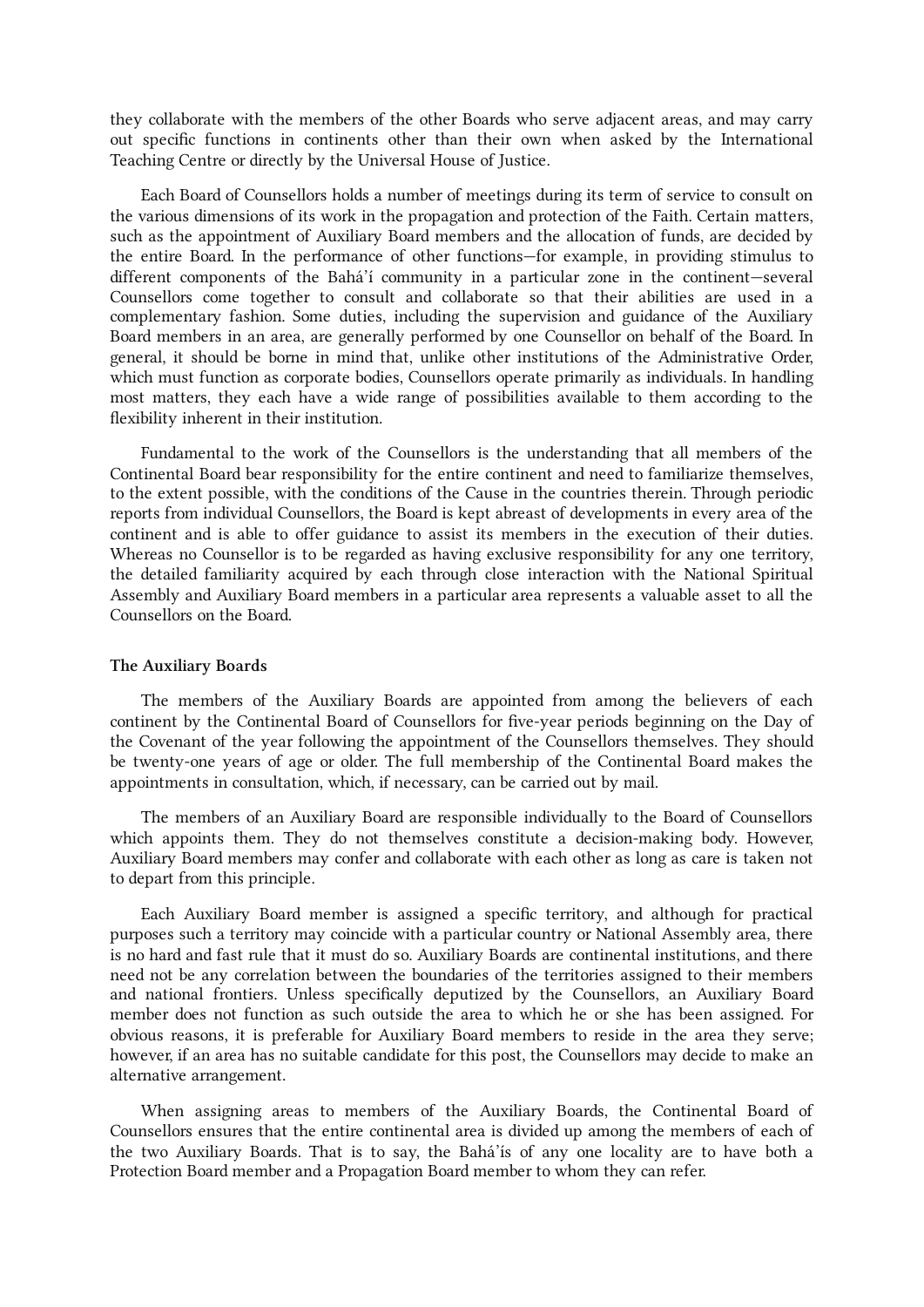#### <span id="page-6-0"></span>Assistants to Auxiliary Board Members

Each Continental Board of Counsellors authorizes individual Auxiliary Board members to appoint assistants. The correct designation is "assistants to the Auxiliary Board members" and not "assistants to the Auxiliary Board". An assistant is appointed by an Auxiliary Board member to work in a specified area and functions as an assistant only in relation to that area. Assistants, like Auxiliary Board members, operate as individuals, not as a consultative body.

The duration of service of assistants is left to each Continental Board to decide for itself and need not be universally standardized. Auxiliary Board members may name some assistants for definite terms, others not. Appointments may be made for a limited period, such as a year or two, with the possibility of reappointment. In certain cases a Board of Counsellors may wish to permit Auxiliary Board members to name assistants for a particular project or projects, some of which may be of very short term.

#### <span id="page-6-1"></span>Service on National, Regional and Local Administrative Bodies

All adult Bahá'ís, including Continental Counsellors and members of the Auxiliary Boards, are eligible to vote in elections for delegates or in elections for members of a Local Spiritual Assembly. The rank and specific duties of the Counsellors render them ineligible for service on local, regional or national administrative bodies. Auxiliary Board members are eligible for any elective office but if elected to such a post on a national, regional or local level must decide whether to retain membership on the Board or accept the post as they cannot serve in both capacities at the same time.

Whether elected to a Spiritual Assembly or a Regional Council, or as a delegate to the National Convention, a Board member should be allowed a reasonable length of time to make a choice and should feel no compulsion to decide immediately after the results of the election are announced. Membership on an Auxiliary Board would be regarded as a valid reason for resignation from an elected body.

While the closest relationship is to be fostered between the members of the institution of the Counsellors and the Spiritual Assemblies and their agencies, Auxiliary Board members are not appointed to committees, as voting or non-voting members. Certain agencies such as an Association for Bahá'í Studies, or a committee responsible for some aspect of social and economic development, which require professional expertise in their members, fall in a different category. Counsellors or Board members with the necessary professional skills may serve on these boards and committees, provided, of course, that such service does not interfere with their duties. By the same token, an Auxiliary Board member may have an employer/employee relationship with a National Spiritual Assembly, for example, as a public relations officer or as the administrator of an establishment belonging to the Assembly. It is also possible for a Counsellor to represent the interests of the Bahá'í community in relations with the authorities of a country on behalf of the National Assembly.

Intimate involvement in institute operations is a part of the evolving functions of Auxiliary Board members and, therefore, they may serve on boards or committees that oversee the affairs of training institutes. In serving as a member of such a body, an Auxiliary Board member has no consultative or decision-making privileges different from those of the other members. The participation of Auxiliary Board members in the institute work, of course, is not limited to membership on the boards of directors; many also serve as coordinators and act as teachers.

A National Spiritual Assembly, national committee, Regional Council or Local Spiritual Assembly may directly request an Auxiliary Board member, as it would any other believer, to perform such tasks as offering a course at a summer school or speaking at a conference. It is left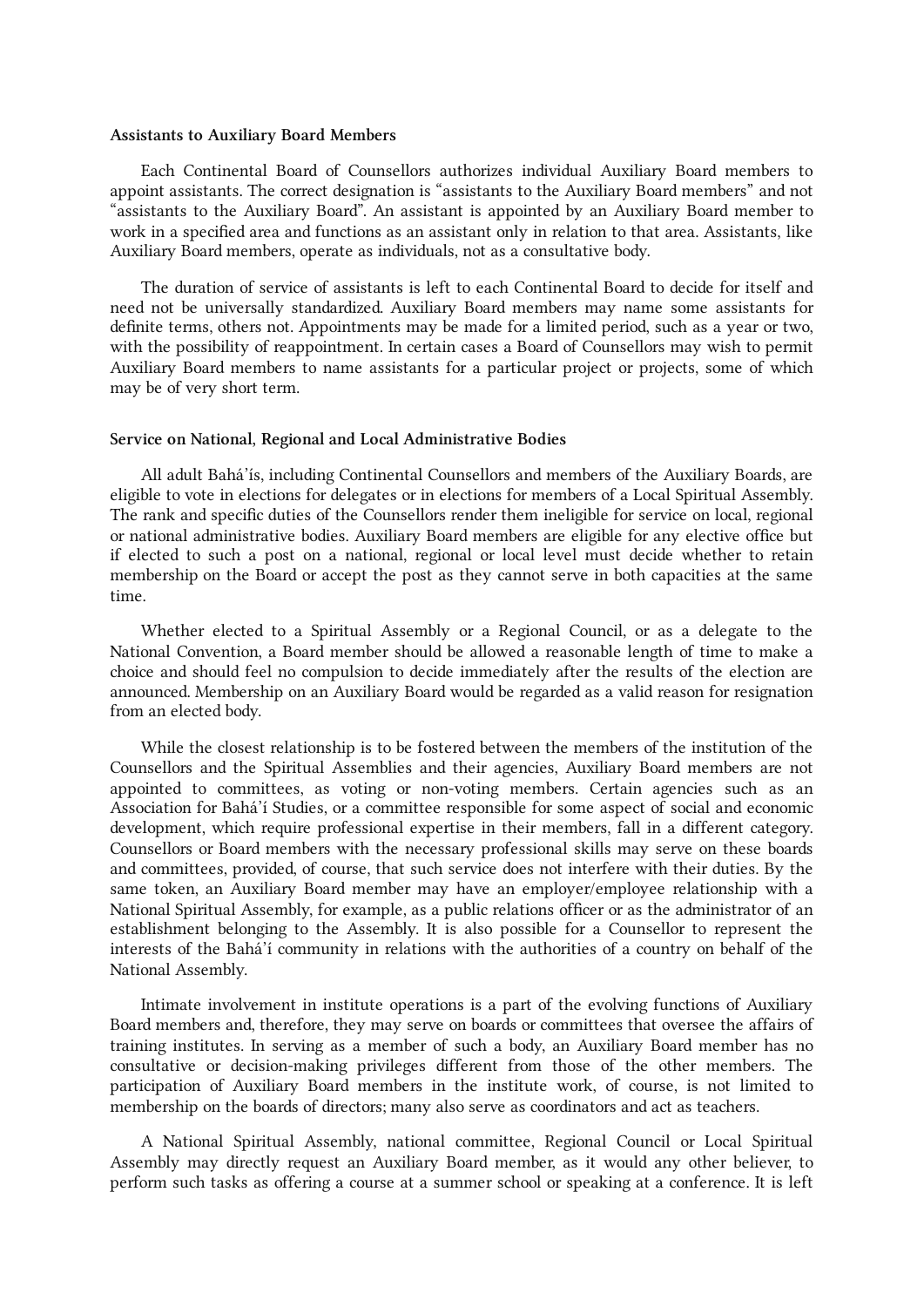to the discretion of the Board member to determine whether fulfilling the request would interfere with other commitments.

Believers can serve at the same time both as assistants to Auxiliary Board members and on Local and National Assemblies, Regional Councils and committees, and function as their officers. Thus, the appointment of a believer as a Board member's assistant does not require the resignation of that person from other administrative bodies, nor does it, in and of itself, constitute a reason for accepting such a resignation. If an individual believes that there is a special reason for not accepting appointment as an assistant, he or she is, of course, free to draw the matter to the attention of the Auxiliary Board member concerned or to consult with the Spiritual Assembly.

### <span id="page-7-0"></span>Duties of the Continental Counsellors and Their Auxiliaries

The Continental Boards of Counsellors and National Spiritual Assemblies both have specific functions relating to the protection and propagation of the Faith. The duties of the Counsellors include directing the Auxiliary Board members, consulting and collaborating with National Spiritual Assemblies, and keeping the International Teaching Centre and thus the Universal House of Justice informed about the conditions of the Cause in their areas.

Counsellors have the duty to stimulate on each continent the expansion and consolidation of the Faith and to promote the spiritual, intellectual, and social aspects of Bahá'í life. The spiritual health of the community and the vitality of the faith of the individual, the strengthening of the foundations of family life, and the study of the Teachings receive special attention from the Counsellors and those called upon to assist them. They are likewise concerned with enhancing the capacity of the friends and their institutions to devise systematic plans of action, to execute them energetically, and to learn from experience in the course of building the world civilization envisaged by Bahá'u'lláh. In this context, promoting a culture of growth within the Bahá'í community is fundamental to the work of the Counsellors.

The Auxiliary Boards for Protection and Propagation have distinct functions. They do have certain tasks in common, however, especially in the area of deepening and consolidation. From the outset, the Guardian envisioned that the Auxiliary Boards would assist the Hands "in the discharge of their dual and sacred task of safeguarding the Faith and of promoting its teaching activities." Among the tasks defined by the Guardian for the Auxiliary Board members are: to stimulate and strengthen the teaching work in cooperation with existing administrative bodies; to help activate weak centres, groups and Assemblies through their visits; to assist in the efficient and prompt execution of plans; to keep in touch with pioneers, helping them to persevere and pointing out to them the sacredness of their responsibility; to encourage individuals and Assemblies through correspondence and through visits; to impress upon the believers that the foundation of all Bahá'í activity is unity; to encourage the friends to contribute freely to the various Funds; and to bring to their attention the importance of individual effort and initiative. Further, Shoghi Effendi assigned to the Protection Board the specific duty of watching over the security of the Faith. Members of the Auxiliary Board for Protection, as experience shows, also assist in propagating the Cause, but focus much of their energies on deepening the friends' knowledge of the Covenant and fostering a spirit of love and unity. Their efforts contribute significantly to the growth of the Bahá'í community, for the protection of the Faith is intimately linked to its propagation.

The flexibility and ease with which the Counsellors and Auxiliary Board members can respond to a perceived need in the community—such as the need for encouragement, explanation of plans, deepening in the Teachings, protection of the Covenant—are notable elements of their functioning. This flexibility enables them to operate as occasions demand, whether it is in giving counsel at a meeting, advising an individual in private, helping the friends to understand and obey a ruling of the Spiritual Assembly, or dealing with issues of the Covenant. In all these settings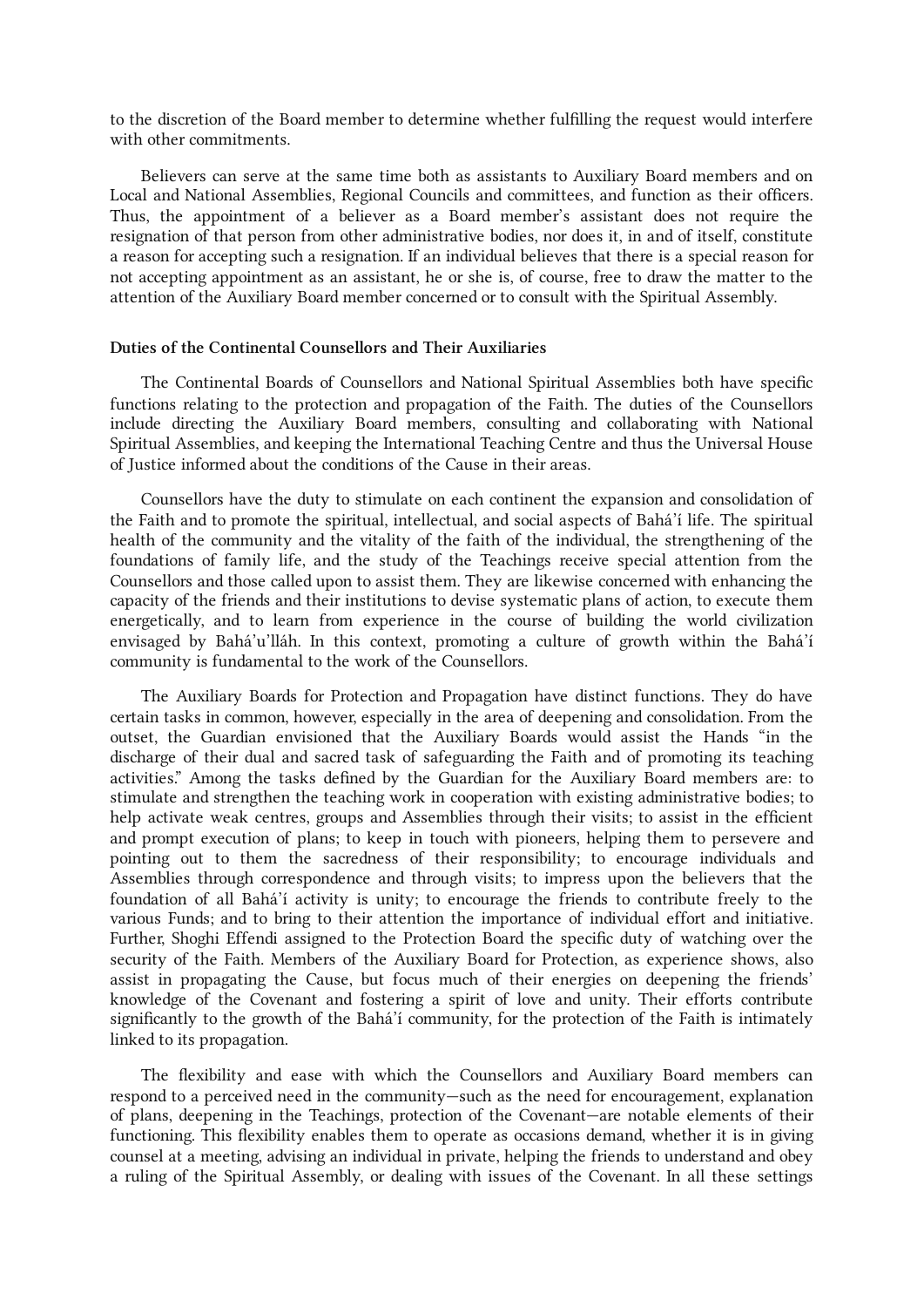they are able to draw attention to relevant Texts, to impart information, explore situations, and acquaint themselves with conditions in ways not always possible to a Spiritual Assembly. They are able then to share with Spiritual Assemblies, as deemed necessary, ideas, analyses, perceptions and advice, which inevitably enhance the ability of these Assemblies to serve their communities. Where Local Assemblies are new or weak, Auxiliary Board members encourage them to organize their work. In all cases, they rally the local believers in support of the Assembly's initiatives.

As to the role of the assistants, they have the general responsibility of aiding the Auxiliary Board members to carry out their functions. The nature of their contribution, however, is reflected in the range of specific tasks assigned to each by the Auxiliary Board member whom he or she assists. The precise character of such tasks is determined by the Board member's perception of the needs and potential of the communities that he or she serves, and it is in this context, for the most part, that the orientation and guidance of assistants become significant.

#### <span id="page-8-0"></span>Collaboration with National Spiritual Assemblies

The relationship of the Continental Boards of Counsellors to National Spiritual Assemblies is one of loving cooperation between two institutions of the Faith that are serving the same ends and are eager to see the same divine confirmations descend upon the efforts of the friends to promote and firmly establish the Cause. It is an evolving relationship that becomes richer as the two institutions face the challenge of building Bahá'í communities and witness with pride the onward march of the Faith.

As Continental Counsellors and National Spiritual Assemblies work together to ensure the expansion and consolidation of the community, the National Assemblies make all the necessary executive decisions and take responsibility for their implementation. The Counsellors bring to their functions a continental perspective which, when offered to the Assembly in the form of counsel, advice, recommendations, suggestions or commentary, enriches the latter's understanding, acquaints it with a broader experience than its own, and encourages it to maintain a worldembracing vision.

As appointees of the Universal House of Justice, the Counsellors assist the Head of the Faith to broaden the base, foster the strength and ensure the security of the National Spiritual Assemblies and the institutions and communities under their jurisdiction. Through the Auxiliary Boards, the Counsellors spread the benefits of their functions to the Local Spiritual Assemblies and the grassroots of the community.

The Counsellors, in the discharge of their responsibilities, support the initiatives adopted by a National Spiritual Assembly, initiatives that often arise from joint deliberations of the two institutions. The Auxiliary Board members explain to the friends the nature and purpose of these initiatives, motivate them to rise and respond to the call of the Assembly, and encourage them to persist in unified action. The Counsellors, of course, have a wide latitude in determining in what manner their institution will carry out these tasks.

A crucial feature of the work of the Counsellors that enables them to offer valuable advice to the National Spiritual Assemblies is their aloofness from administrative details, a freedom that allows them to concentrate on the vital issues of the Cause. Care must be exercised, however, that this aloofness does not give rise to extreme situations. Counsellors should not become inhibited from expressing their views to the National Spiritual Assemblies on administrative matters, and National Spiritual Assemblies should not feel restricted in availing themselves of the opportunity of consulting the Counsellors on such issues.

The Counsellors have not only the right but the obligation to deliberate with, advise, and offer suggestions to the National Spiritual Assemblies in the discharge of their specific functions. They alert National Assemblies to any problems or tendencies in the Bahá'í community which they feel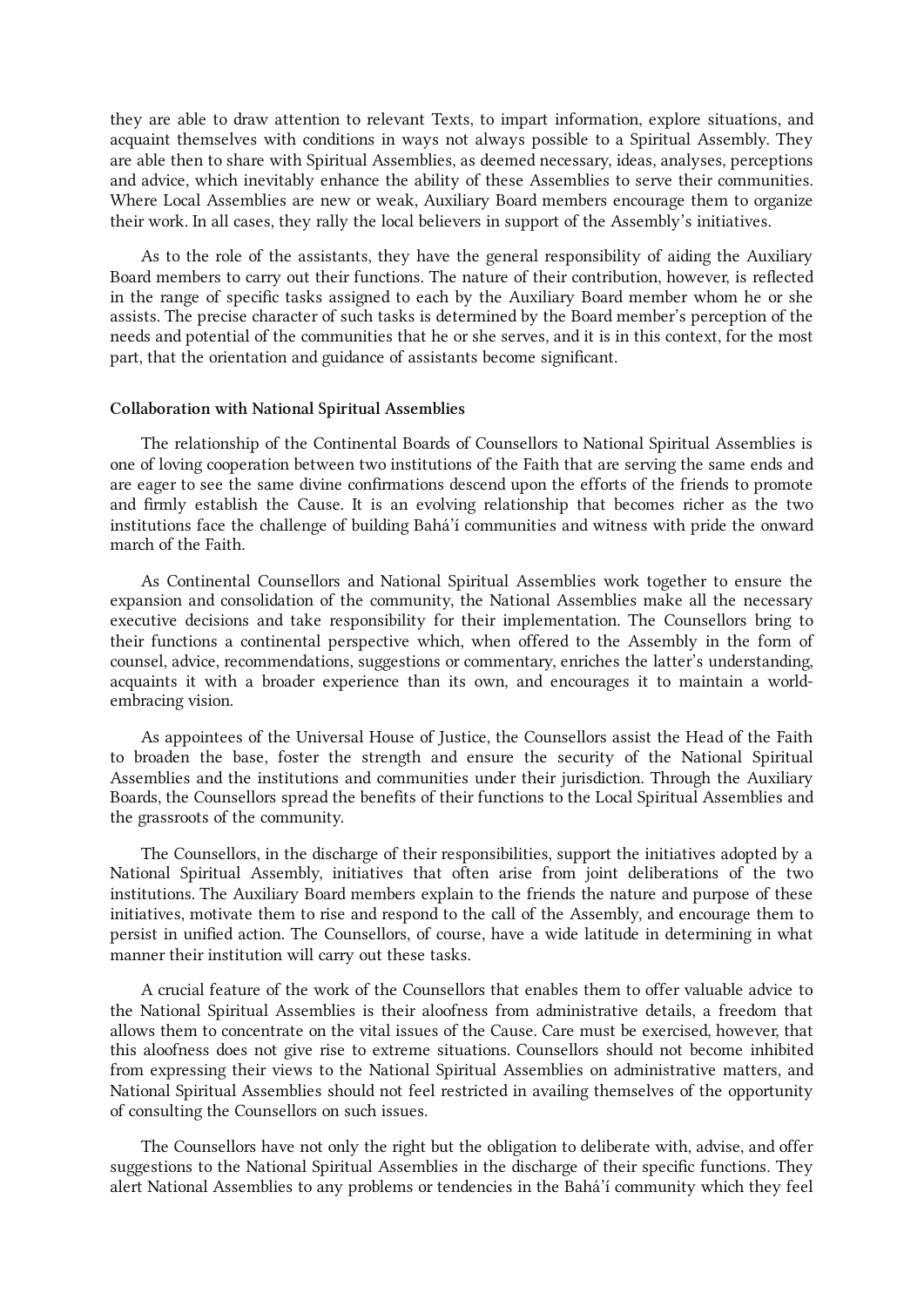require attention. Their concern in this respect extends to the very functioning of the National Assemblies. If the Counsellors notice serious departures from administrative or other principles in the work of a National Spiritual Assembly or its agencies, they are to consult with the Assembly about the matter and suggest corrective action. This they must do irrespective of any apprehension that such a step might give rise to tension between the two institutions.

The attitude of the Counsellors and the National Spiritual Assemblies towards each other is not motivated by a legalistic application of the rules of their functional relationship. The discharge of joint responsibilities is only possible within the framework of the spiritual requisites for all successful Bahá'í relationships. Interactions between the two institutions flourish in an atmosphere of love and according to the dictates of genuine respect. Bahá'u'lláh's admonition is highly instructive in this regard; He says: "Abase not the station of the learned in Bahá and belittle not the rank of such rulers as administer justice amidst you."

#### <span id="page-9-0"></span>Mode of Interaction

The manner in which interactions between the Continental Counsellors and their auxiliaries, on the one hand, and National Assemblies and their agencies, on the other, take place is regulated in order to maintain dynamic interdependence. Just as Counsellors have direct consultative relations with National and Local Spiritual Assemblies, so do they have direct relations with Regional Bahá'í Councils. Counsellors can deputize an Auxiliary Board member to meet with a National Spiritual Assembly for a particular purpose, but not as a regular practice. They can also authorize the Board members to meet with Regional Councils as needs dictate. National and Local Spiritual Assemblies cannot give any directions to Auxiliary Board members, much as they depend upon their vital services. If a National Spiritual Assembly wishes an Auxiliary Board member to undertake a specific service as a Board member, it must convey its request to the Counsellors. With the approval of the Counsellors, Regional Councils may seek the views of Auxiliary Board members serving their regions on all aspects of their work. If the National Spiritual Assembly agrees, it may also be advisable from time to time for an Auxiliary Board member to meet with a national committee to consult on the situation in an area. But this, too, should not be done on a regular basis. Counsellors for their part do not normally communicate directly with national committees.

These few limitations on the mode of interaction enhance collaboration between the institution of the Counsellors and Spiritual Assemblies. They ensure that the energies and time of the Auxiliary Board members are not diffused as a result of their engagement in the administration of teaching. Thus, the dangers of two extreme situations are avoided: one in which the Auxiliary Board member gradually takes over the direction of a national committee, and the other whereby he or she is sent hither and thither at the direction of the committee or the Assembly as a mere travelling teacher.

The effective discharge of their responsibilities by both the Counsellors and the National Spiritual Assemblies calls for regular and frequent exchange of information. The National Spiritual Assembly is in contact with all the elements of its community through national committees, Regional Councils, Local Spiritual Assemblies, and other agencies. The Auxiliary Board members also have direct contact with Local Spiritual Assemblies, groups, and individual believers and thus keep current with developments in the community. Naturally, both institutions welcome all the information that they regularly receive from each other. Direct exchange of information between National Assemblies or their committees and the Auxiliary Board members is highly desirable. Reports that contain only news and information can be shared freely among them. However, recommendations by a Board member requiring action by a National Assembly or its agencies need to be referred to the Counsellors, who may share them in their entirety with the National Assembly, or modify or reject them.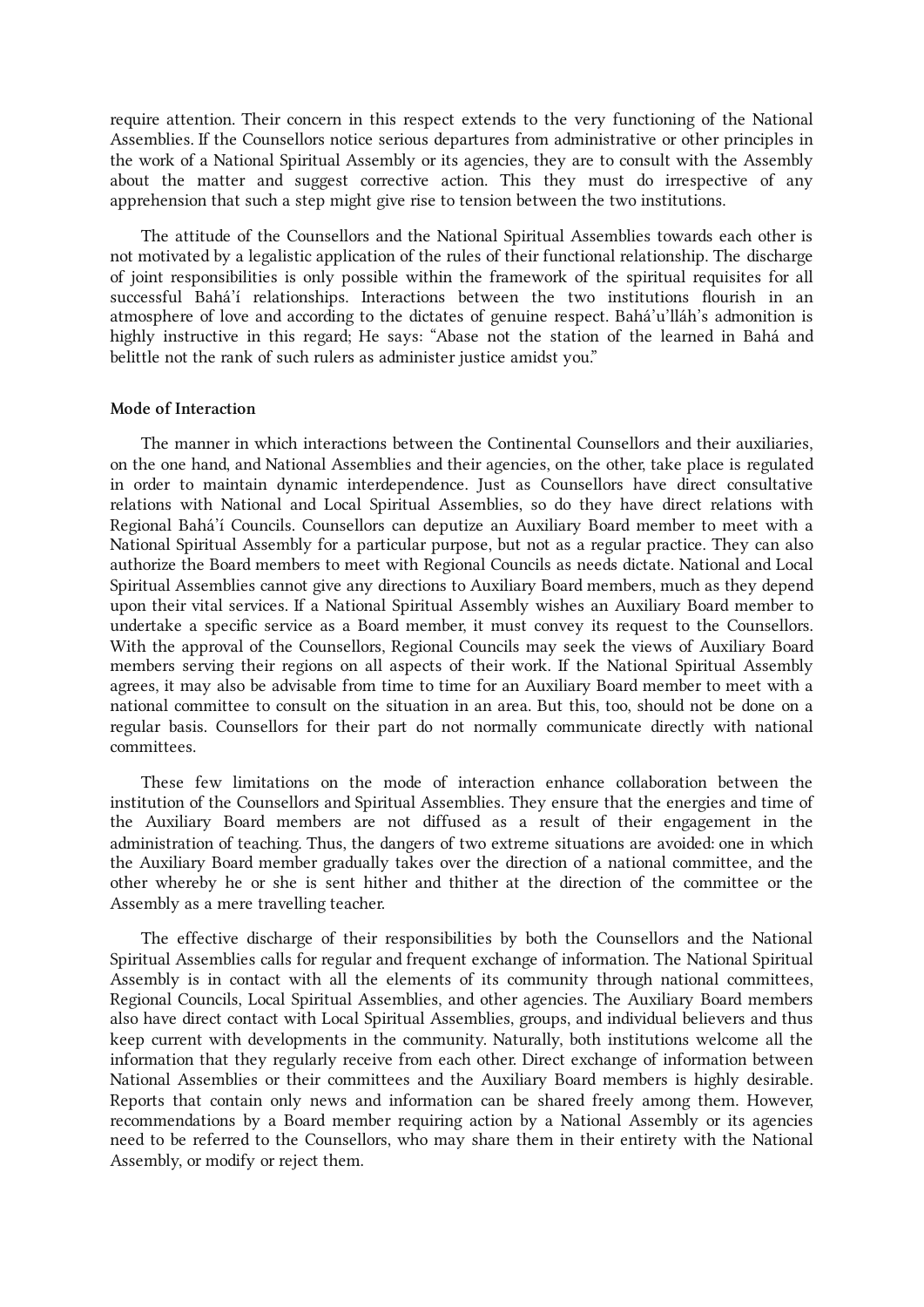At the outset of the work of the year or at times when new plans are being formulated, it is often useful to arrange for consultations between the Auxiliary Board members and the National or Regional Teaching Committees or Regional Councils before these plans are given final definition. A highly fruitful practice has developed in many parts of the world whereby members of a number of institutions and agencies of a country, or a region thereof, come together in a meeting of consultation to reach a common vision for the growth of their community and discuss strategies for action. These "institutional meetings" help to steer the friends away from thinking merely in terms of the mechanics of projects and to infuse their plans and subsequent action with the spirit of the Faith. They do much to reinforce the confidence of the institutions in devising the teaching strategies that will best serve the needs of their respective regions and in mobilizing the support of the Local Assemblies and the believers.

Regular contact with Local Spiritual Assemblies in the area assigned to an Auxiliary Board member is an indispensable requirement of his or her functioning. In most areas, frequent consultations are only possible through assistants. The nature of these consultations, of course, depends on the tasks that the assistant is carrying out on behalf of the Auxiliary Board member.

### <span id="page-10-0"></span>Involvement with Institutes

Involvement in the operation of a training institute, by both Counsellors and Auxiliary Board members, has to be considered in a special light. Institutes are regarded as centres of learning, and their character harmonizes with, and provides scope for the exercise of, the educational responsibilities of the Auxiliary Board members. These centres offer the Counsellors and Board members immediate access to a formal means of educating the believers, in addition to other avenues available to them such as conferences, summer schools, and meetings with the friends. The Counsellors and National Spiritual Assemblies need to consult on the details of their collaboration in overseeing the budgets and the functioning of training institutes and in planning programme content, developing curricula, and delivering courses. When a board of directors is named, its membership is decided upon by the National Spiritual Assembly in consultation with the Counsellors and with their full support

### <span id="page-10-1"></span>The Individual and the Community

The authority to direct the affairs of the Faith locally, nationally and internationally is divinely conferred on elected institutions. The power to act, however, resides primarily in the entire body of the believers. This power is unlocked at the level of individual initiative and at the level of collective volition. If the Cause is to realize Bahá'u'lláh's purpose for humankind, every institution of the Faith must be concerned with the release of power in both these expressions, as they are with ensuring the wise administration of the community's affairs. The institution of the Counsellors is particularly charged with this vital task and is endowed with the capacity to accomplish it.

A distinguishing characteristic of Bahá'í life is the spirit of servitude to God. To labour in the arena of service, the individual draws upon his love for Bahá'u'lláh, the power of the Covenant, the dynamics of prayer, the inspiration and education derived from regular study of the Holy Texts, and the transformative forces that operate upon his soul as he strives to behave in accordance with the divine laws and principles. Therefore, these are all themes of an ongoing relationship between the Auxiliary Board members and the believers.

The role of the individual is of unique importance in the work of the Cause. It is the individual who manifests the vitality of faith upon which the success of the teaching work and the development of the community depends. Bahá'u'lláh's command to each believer to teach His Faith confers an inescapable responsibility which cannot be transferred to, or assumed by, any institution of the Cause. It is incumbent upon the individual to seize opportunities, form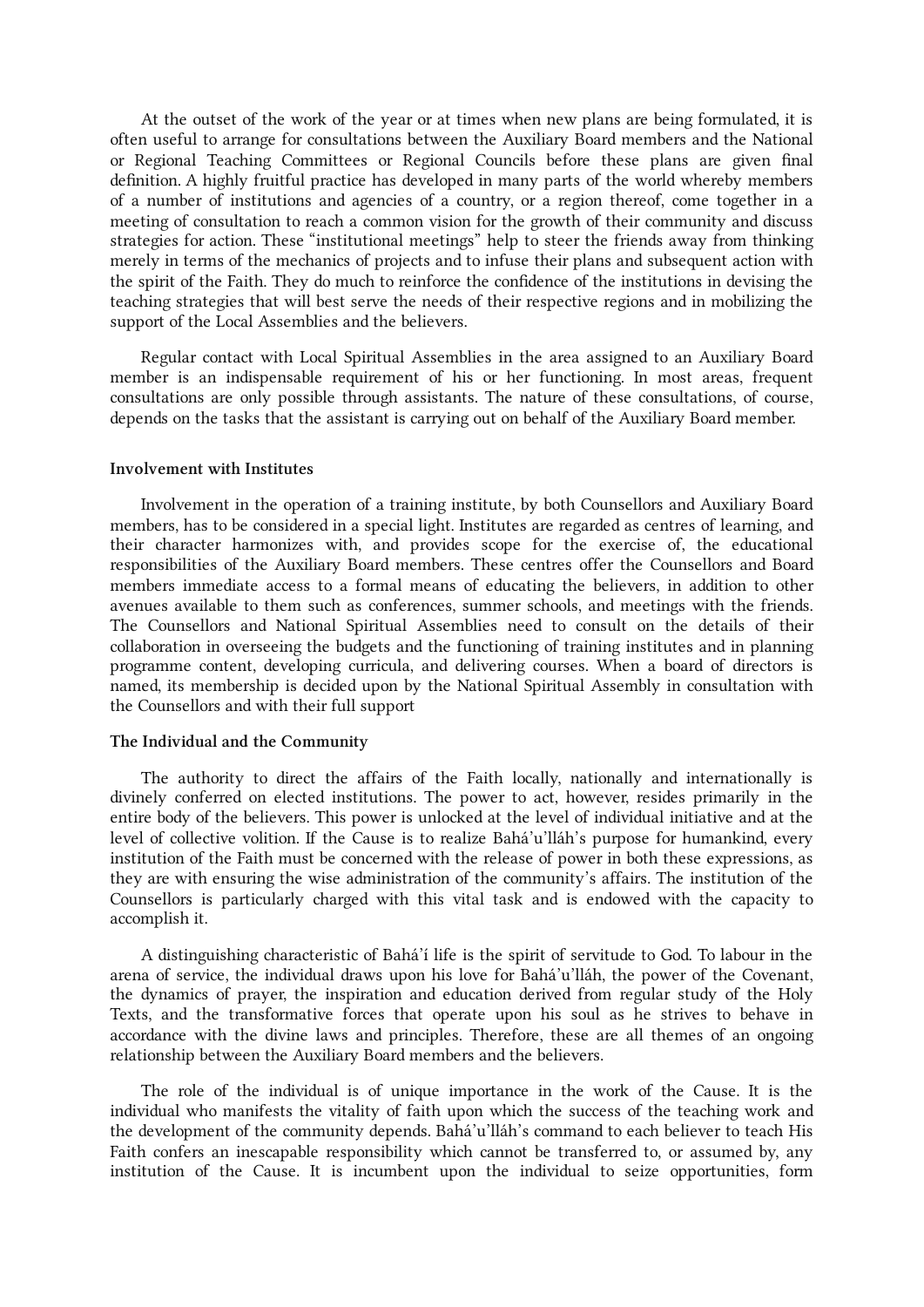friendships, build relationships, and win the cooperation of others in common service to the Faith and society. The individual must convert into action the decisions made by consultative bodies.

Stimulating individual initiative is one of the paramount duties of the Auxiliary Board members, a duty they can perform with the help of assistants they must carefully select, train and nurture. It involves constant encouragement of the friends, evoking the valour of the heroes of the Faith and bringing to their attention the importance of exemplifying in their lives the glory of the Teachings. It calls for fervent and moving appeals to the believers to be the cause of unity and harmony at all times, to attract receptive souls to the Cause, to teach them, nourish their faith and lead them to the shores of certitude. It requires building confidence and changing fear and hesitation into courage and perseverance. It asks of the Board members and those they serve alike to forget their own weaknesses and fix their reliance on the power of divine confirmations. Further, it implies accompanying the friends in their endeavours as they develop the capabilities of effective service.

The role of the training institute in the development of these capabilities can hardly be overemphasized. The Auxiliary Board members are to use this powerful instrument to change passive acceptance of the Faith into a passion for teaching. As they generate enthusiasm, they need to help guide it into channels of systematic endeavour. It is in this context of systematic action that fostering sound individual initiative and promoting united collective action become two complementary aims ever engaging the Auxiliary Board member.

One of the greatest challenges before all the institutions of the Faith during this Formative Age is the development of local communities, communities that are characterized by tolerance and love and guided by a strong sense of purpose and a collective will. It is these communities that serve as the environment in which the capacities of all components—men, women, youth and children—are developed and their powers are multiplied in unified action.

At the heart of the community must function a strong Local Spiritual Assembly. When a community is blessed with such an institution, the earnest collaboration between the Auxiliary Board members and the Local Assembly generates the dynamics of a joyous and active life conducive to spiritual transformation and systematic growth. Together, while each works within the sphere of activity assigned to it, these institutions create an atmosphere of learning and disciplined behaviour, characterized by patience and forbearance toward mistakes. They build and maintain unity of thought and action in an environment free of excessive criticism, of backbiting, of conflict and contention, which at the same time welcomes the expression of concern on the part of every believer. Through wise counsel and loving support, they educate the friends to hearken to the Assembly's decisions and to align their behaviour with the exigencies of harmonious community life.

An essential feature of the culture that the two institutions strive to create is a transformed attitude towards material means. Bahá'í life, whether individual or collective, should be marked by generosity of spirit. The Auxiliary Board members promote this spirit as they educate the members of the community about the funds of the Faith, instilling in them the desire to give sacrificially and helping them to experience its liberating effects.

Both the Auxiliary Board member for Protection and the Auxiliary Board member for Propagation take it upon themselves to ensure that proper attention is devoted to the various components of the community. They see to it that current impediments to the full participation of women in the larger society are, one by one, removed from the Bahá'í community. They nurture the habits of scholarship among the friends and the spirit of tolerance that it needs in order to flourish. They keep before everyone's eyes the imperative of the spiritual education of children and do everything in their power to help establish and maintain regular classes for the children. And, with complete confidence in the capacity of youth for heroic service to the Cause, they assist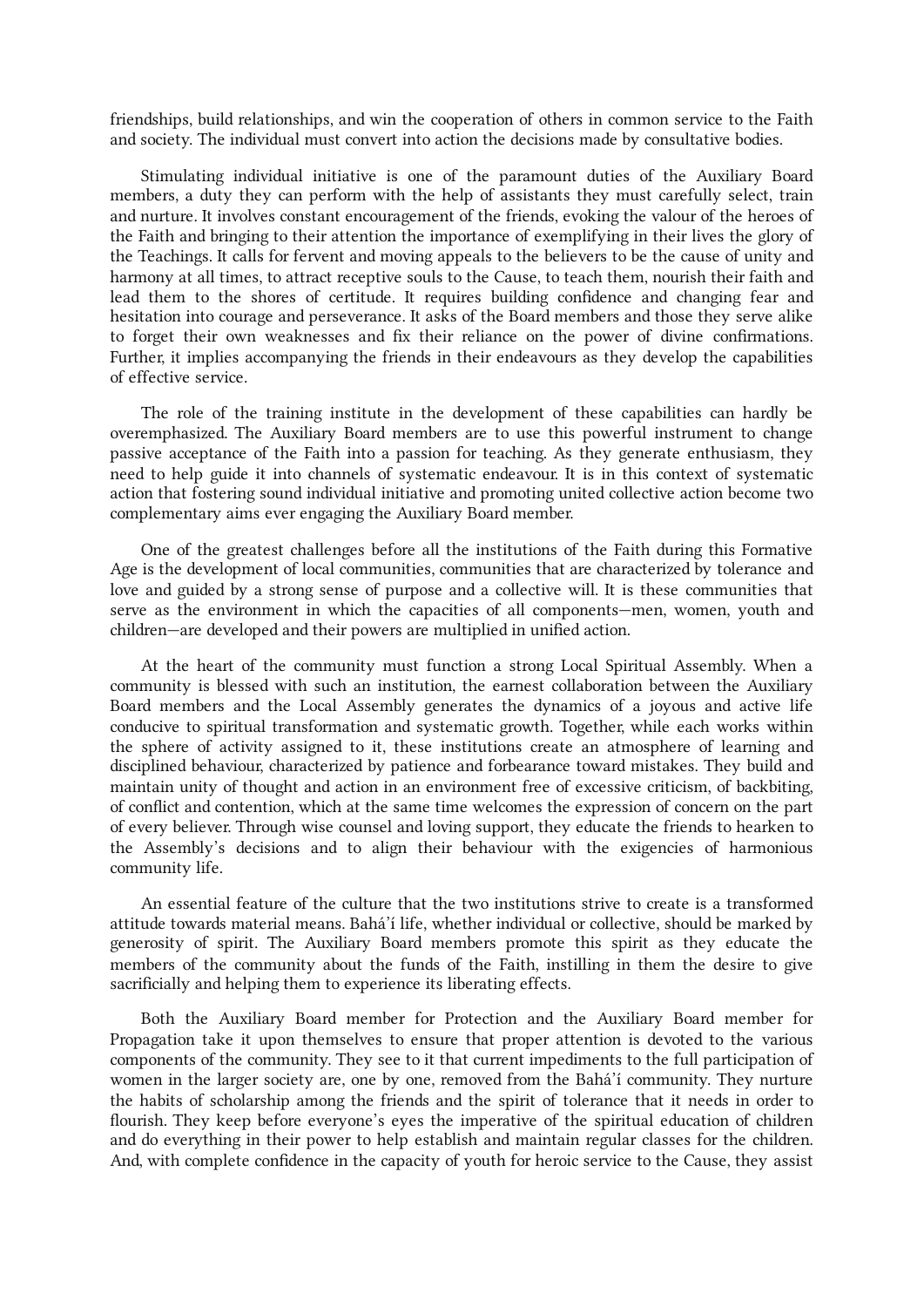them in realizing their full potential as vital agents for the expansion of the Faith and the transformation of society.

It is clear that such a formidable set of responsibilities cannot be discharged properly by one or two individuals in relation to a growing number of local communities. It is here that the significance of the freedom given the Auxiliary Board members to name assistants for a wide variety of tasks, to direct them and to lovingly supervise their activities becomes evident. Oftentimes, the work of the Board members is not carried out in the context of communities that enjoy the leadership of a mature Spiritual Assembly. In a community where the Local Assembly is at the very early stages of its development, the role of the assistants in promoting the establishment of study groups, devotional meetings, classes for the spiritual education of children, and the Nineteen Day Feast is even more crucial. Further, the Auxiliary Board members give attention to strengthening the Local Spiritual Assemblies, helping them to master the art of consultation, to gain confidence in making decisions, to adhere courageously to principle, and to learn how to mobilize the friends in unified action.

This challenging conception of the work of the Auxiliary Board members calls for a fundamental departure from limited assumptions about social order which, in the world today, determine administrative theory and practice. For it aspires to infuse every act, individual and collective, with spiritual meaning. It places the sacred at the heart of community life, making it the focus of all reflection on activity. Great indeed is the power latent in any unified Bahá'í community no matter how small it may initially be, no matter how meager the resources available to it. Great, too, are the confirmations that descend on the Auxiliary Board members and their assistants as they selflessly dedicate themselves to releasing this power.

### <span id="page-12-0"></span>Formulation and Implementation of Plans

With the opening of the fourth epoch of the Formative Age, a procedure was activated whereby national plans are formulated in joint consultation between National Spiritual Assemblies and Continental Counsellors. This development ensures two significant benefits:

It enables each institution to draw on the experience and insight particular to the other, thereby making available to the planning process two distinct channels of information from two levels of Bahá'í administration; and it also assures to the Counsellors a necessary familiarity with the background, rationale, and content of national plans, which as a matter of principle they are expected to support.

Creating a national plan involves far more than consultation between the Counsellors and the National Assembly. Excellent results can be achieved, for example, by holding consultative meetings among the various institutions in a country and with the active supporters of the Faith to discuss fully the possible provisions of the plan and their implications. Once the major elements of the national plan have been identified, it is desirable for the planning process to move quickly to the regional level, and subsequently to the level of smaller areas and finally to the local community. The balance that can be achieved in this process between nationally sponsored campaigns and grassroots efforts is a necessary condition for success.

National plans, formulated in the context of the global plans of the Faith, serve as the framework within which the friends can undertake action. Through them, National Assemblies not only set goals to be pursued by themselves and their agencies, but also give direction to the believers, define for them priorities and areas of action, and elicit from them wholehearted response to the directives of the Universal House of Justice. Accordingly, they adopt measures to provide resources—literature, pioneers and travelling teachers, regional and national events, and funds as required—to support the initiatives of the friends.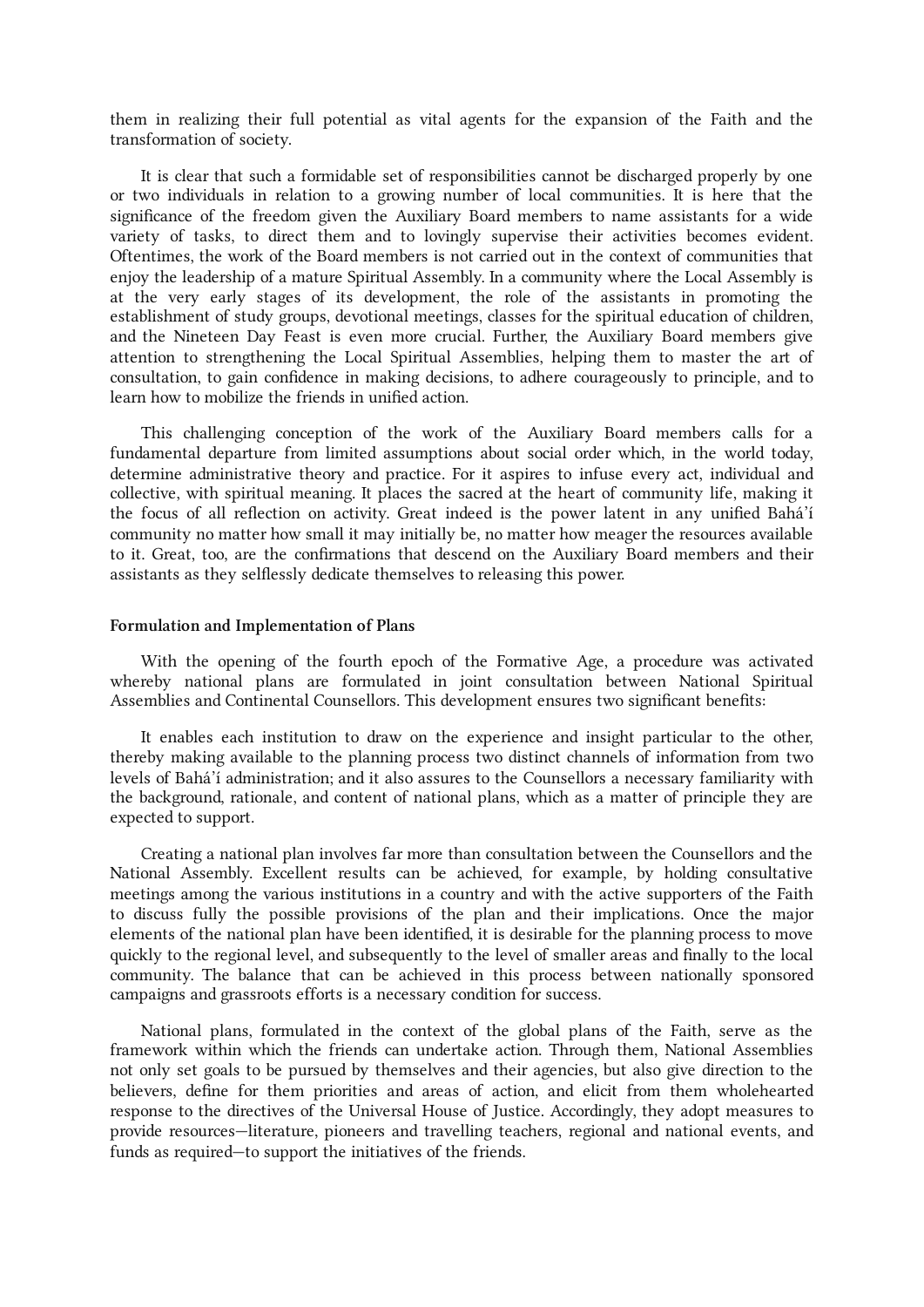The plans of action that Regional Councils, Area Teaching Committees and Local Spiritual Assemblies devise in the ensuing process need to go beyond the mere enumeration of goals to include an analysis of approaches to be adopted and lines of action to be followed. Indeed, at this level, planning and implementation must go hand in hand. If learning is to be the primary mode of operation in a community, then visions, strategies, goals and methods have to be re-examined time and again. As tasks are accomplished, obstacles removed, resources multiplied and lessons learned, modifications have to be made in goals and approaches, but in a way that continuity of action is maintained.

The involvement of the Auxiliary Board members in this process of design and implementation is multifaceted. They contribute to deliberations in which the worldwide aims and accomplishments of the Faith are analysed, the condition of society and the forces operating within it are examined, opportunities and needs are detected. They bring their knowledge of the Faith to bear on consultations that generate shared vision and strategies for growth. Their familiarity with the friends and their talents, particularly as these are developed through the efforts of the training institute, enables them to draw attention to the characteristics of plans of action that are realistic and within the grasp of the believers. The network of assistants they each can name provides them with the means for stimulating activity at the local level and following it to completion. And above all, the love and respect in which they are held create for them the opportunity to act as standard-bearers and lead the community in action.

#### <span id="page-13-0"></span>The Fund

Occupied as it is in the promotion of spiritual and material civilization, the institution of the Counsellors is naturally concerned with the multiplication and management of material means. The Counsellors have a keen interest in all the funds of the Faith, and the Auxiliary Board members make every effort to educate the believers, new and old, on the spiritual significance of contributing to the Fund. They also help develop in the various institutions and agencies of the community the capacity to expend funds in a judicious and effective manner. When a National Assembly requires subsidy from the Bahá'í International Fund to meet its annual expenses, the Universal House of Justice asks for the comments of a Counsellor who works closely with that Assembly. The Counsellors also have at their disposal a number of subvention funds which enable them to supplement the finances of National Spiritual Assemblies when there are special needs or opportunities that cannot otherwise be met.

As to the expenses of the institution itself, in a message dated 6 April 1954, the Guardian called for the initiation of five Continental Bahá'í Funds. These Funds, now well established, support the activities of the Counsellors and their auxiliaries—their travels and their administrative expenses—and are managed each by one member of the Board appointed the Trustee of the Continental Fund by the Universal House of Justice.

One of the inestimable bounties of contributing to the funds of the Faith is the opportunity it provides to respond to the call of Bahá'u'lláh to deputize others who may teach in one's stead. Deputization funds have been established at all levels—local, national and international—to provide a link between those wishing to deputize and those eager to arise and serve in the teaching field. The International Deputization Fund is administered by the International Teaching Centre, which receives recommendations from the Continental Counsellors with respect to its allocation. In its 1996 Riḍván message, the Universal House of Justice stated that deputizing a teacher serving a training institute is one means of fulfilling such responsibility, and it opened up the possibility of contributing through the Continental Fund for this purpose. Auxiliary Board members and their assistants who operate at the grassroots of the community are in an ideal position to motivate the believers to respond to the call for deputization and to provide them with detailed information about current needs, making their presentations immediately relevant to the interest of the friends.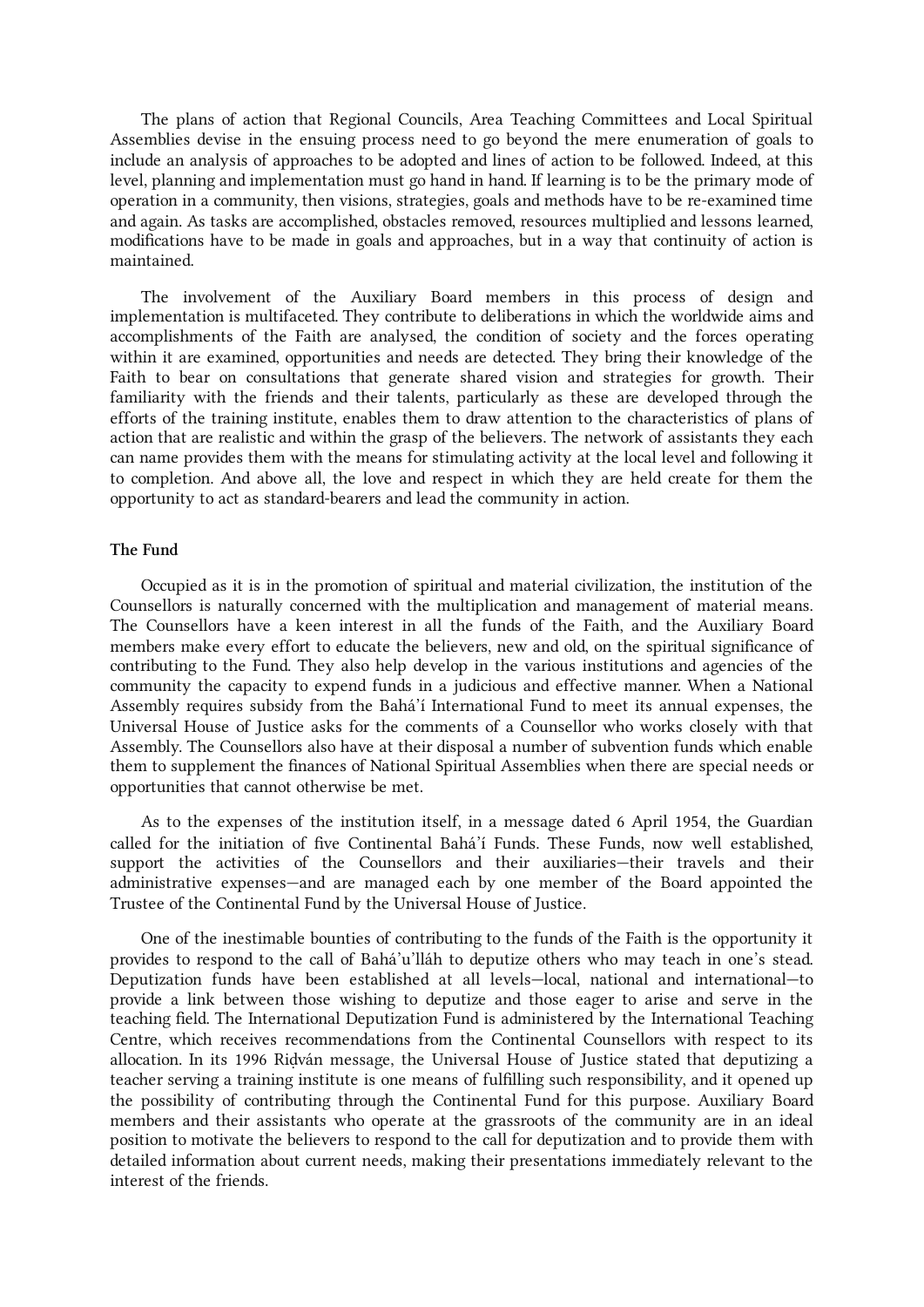### Protection of the Cause

The pivot of the oneness of humankind is the power of the Covenant, and this power quickens every distinguishing element of Bahá'í life. It is in the context of this unique characteristic of Bahá'u'lláh's Revelation that the institution of the Counsellors approaches its sacred duty to protect the Faith. Auxiliary Board members, particularly those assigned to protection, have to be ever conscious of the imperative need for a centre on which all must focus: 'Abdu'l-Bahá the Centre of the Covenant and His designated successors, the Guardian and the Universal House of Justice.

In discharging their obligations related to protection, the Counsellors and Auxiliary Board members endeavour to nourish the roots of certitude, fan the flame of an all-embracing love in the hearts of the friends, combat the age-old habit of conflict and contention and fortify bonds of friendship and unity, promote adherence to principle and the ethical standards enshrined in the Teachings, raise the believers' sight above the limitations of self-centredness that they may dedicate their energies to the welfare of the human race, and strengthen their allegiance to the Order of Bahá'u'lláh. Helping the believers to meet high moral standards does not require prying into their private lives. The nature of this responsibility is essentially educative. The loving advice Board members offer Local Assemblies, on the one hand, and the warm fellowship they and their assistants cultivate with the friends, on the other, are ready means through which they are able to advance this educational process. The cumulative effect of these efforts, combined with the benefits the friends derive from formal courses, for instance those offered by the training institute, contributes greatly to the creation of healthy and vibrant local communities. This educational process includes the imposition of sanctions by the Spiritual Assemblies, whenever it becomes absolutely necessary. In such cases the advice of the Counsellors and Auxiliary Board members to the Assembly can be of particular value.

Although deepening the friends' understanding of the Covenant and increasing their love and loyalty to it are of paramount importance, the duties of the Auxiliary Board members for Protection do not end here. The Board members must remain ever vigilant, monitoring the actions of those who, driven by the promptings of ego, seek to sow the seeds of doubt in the minds of the friends and undermine the Faith. In general, whenever believers become aware of such problems, they should immediately contact whatever institution they feel moved to turn to, whether it be a Counsellor, an Auxiliary Board member, the National Spiritual Assembly or their own Local Assembly. It then becomes the duty of that institution to ensure that the report is fed into the correct channels and that all the other institutions affected are promptly informed. Not infrequently, the responsibility will fall on an Auxiliary Board member, in coordination with the Assembly concerned, to take some form of action in response to the situation. This involvement will include counselling the believer in question; warning him, if necessary, of the consequences of his actions; and bringing to the attention of the Counsellors the gravity of the situation, which may call for their intervention. Naturally, the Board member has to exert every effort to counteract the schemes and arrest the spread of the influence of those few who, despite attempts to guide them, eventually break the Covenant.

The need to protect the Faith from the attacks of its enemies may not be generally appreciated by the friends, particularly in places where attacks have been infrequent. However, it is certain that such opposition will increase, become concerted, and eventually universal. The writings clearly foreshadow not only an intensification of the machinations of internal enemies, but a rise in the hostility and opposition of its external enemies, whether religious or secular, as the Cause pursues its onward march towards ultimate victory. Therefore, in the light of the warnings of the Guardian, the Auxiliary Boards for Protection should keep "constantly" a "watchful eye" on those "who are known to be enemies, or to have been put out of the Faith", discreetly investigate their activities, alert intelligently the friends to the opposition inevitably to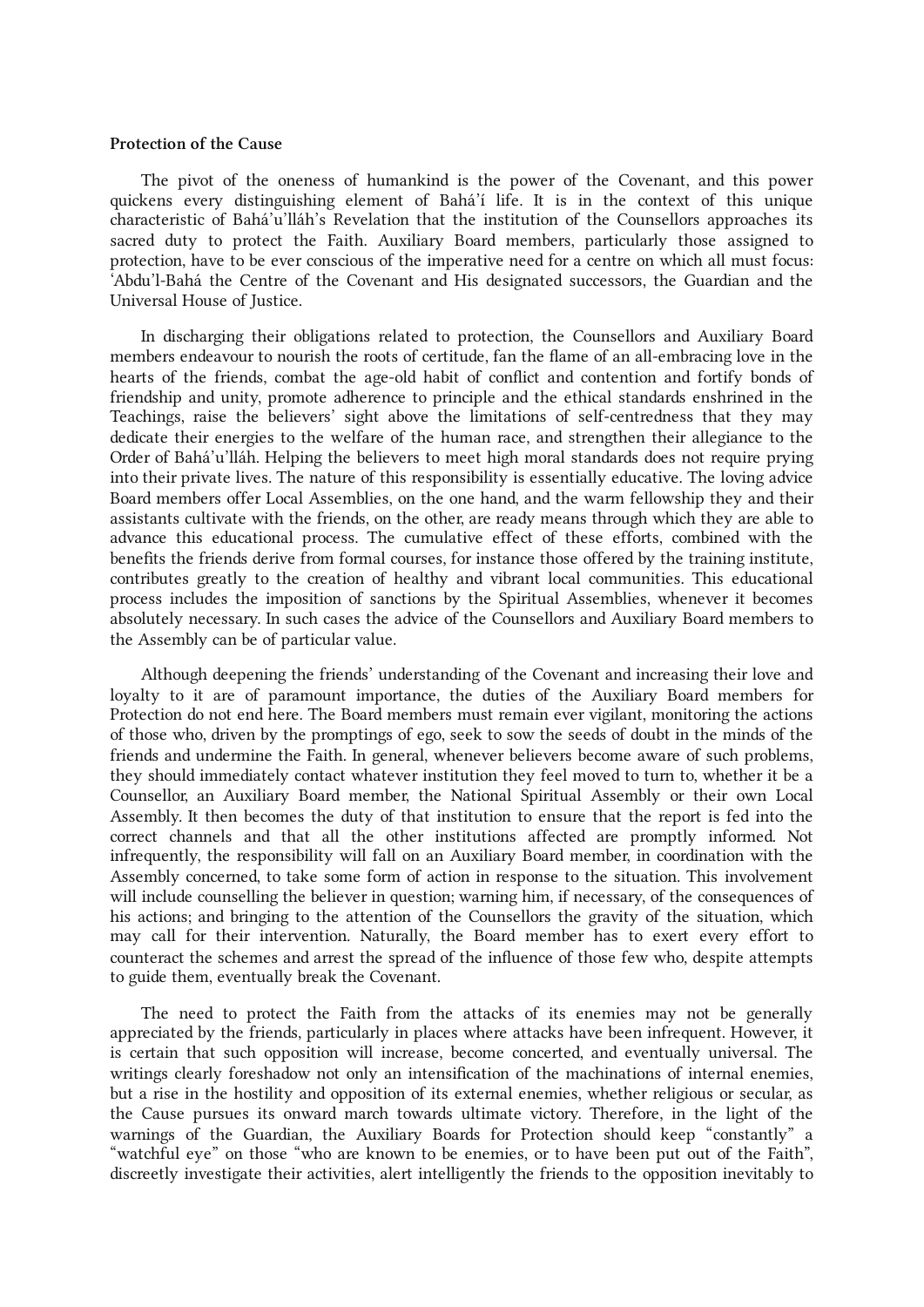come, explain how each crisis in God's Faith has always proved to be a blessing in disguise, and prepare them for the "dire contest which is destined to range the Army of Light against the forces of darkness".

### <span id="page-15-0"></span>Coordination and the Provision of Resources

The work of the Counsellors and their deputies is distinguished by the complementarity and interplay of two capacities. On the one hand, the members of this institution have the latitude as individuals to observe, to analyse, to arrive at conclusions, and to formulate advice to others and plans of action for themselves. On the other hand, the worldwide activity of these officers of the Faith displays a coherence that is in consonance with the continual guidance of the Universal House of Justice. This coherence is achieved through ongoing interaction between the Continental Counsellors and the International Teaching Centre.

In coordinating, stimulating and directing the Continental Boards of Counsellors, the Teaching Centre makes available to them a number of resources. These include the services of individuals with specific expertise, as well as several funds—for deputizing pioneers and travelling teachers, for subsidizing literature, for assisting teaching projects and growth programmes, for supporting the operations of training institutes—which the Teaching Centre allocates either directly for a project or in lump sums to be expended at the discretion of the Boards of Counsellors. The provision of these resources enables the institution of the Counsellors to assist the believers to respond to the exigencies of a dynamic and expanding community.

A resource made available to the Counsellors by the International Teaching Centre and through them to the community at large is an accumulating store of wisdom born of experience the experience of a highly diverse community dedicated to the creation of a new civilization. Through the network of Counsellors, Auxiliary Board members and assistants, the Teaching Centre can observe the workings of individual and collective endeavours, analysing their methods and approaches, and introducing the conclusions it draws into the processes of the systematic growth of the Faith. Thus in the institution of the Counsellors we have a system through which the lessons learned in the remotest spots on the globe can be shared with the entire body of the believers, enriching consultation, stimulating experimentation and inspiring confidence that the great enterprise in which the Bahá'í world is engaged is assured of success.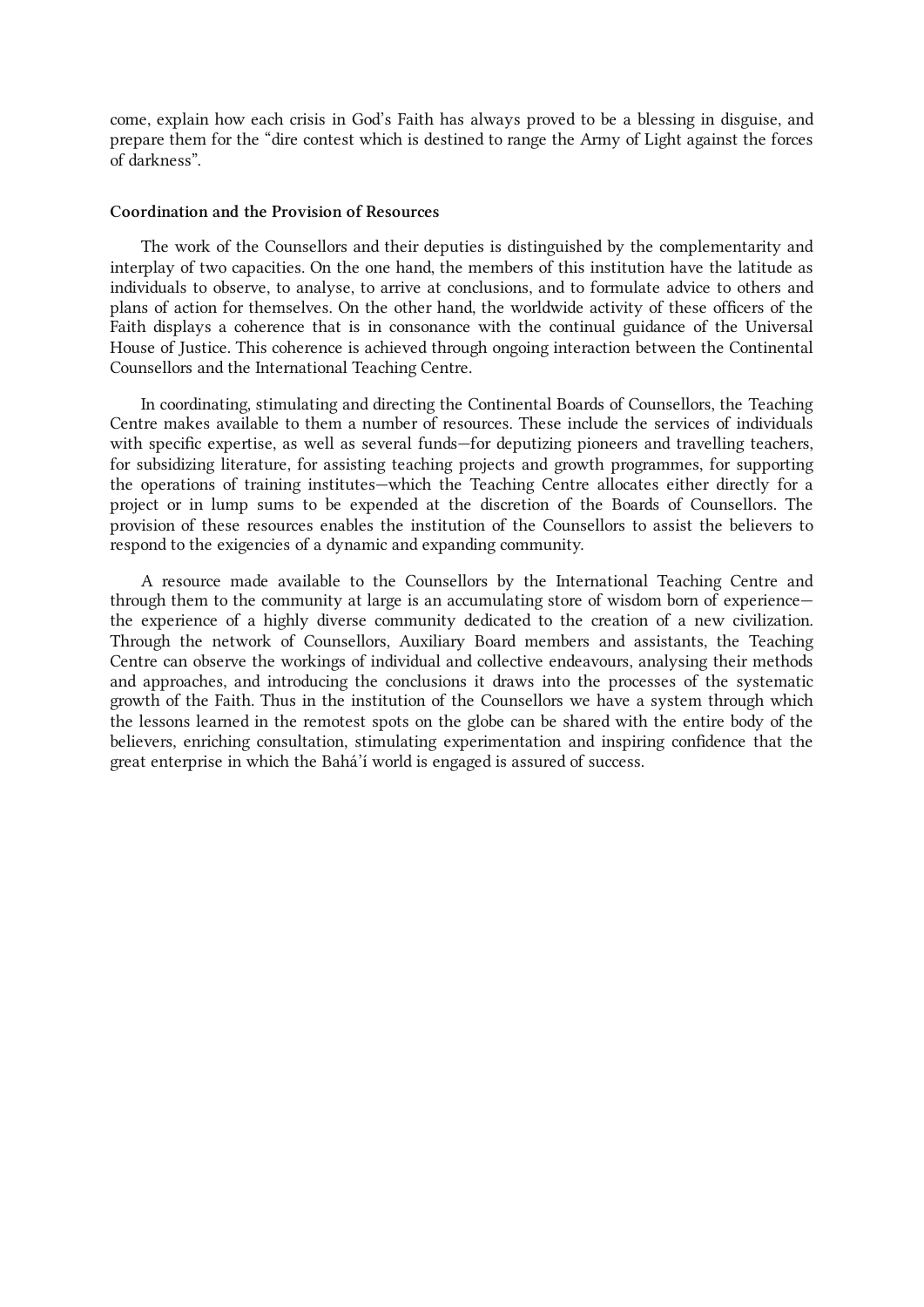# <span id="page-16-0"></span>SOME SPECIFIC ASPECTS OF THE FUNCTIONING OF THE INSTITUTION

# <span id="page-16-1"></span>The International Teaching Centre

- In making decisions, the International Teaching Centre acts as a corporate body. However, the discharge of its duties also requires its members to travel. During their travels, the International Counsellors will at times present the views of the Teaching Centre and at others offer general advice and encouragement.
- The International Teaching Centre works principally through the Continental Counsellors in accomplishing its objectives; its advice to the Counsellors enables them and their auxiliaries to draw on its insights in their interactions with the friends. Thus its access to Spiritual Assemblies and individual Bahá'ís, apart from certain international pioneers and travelling teachers, is indirect. The Teaching Centre does not correspond with Spiritual Assemblies or Regional Councils. If it receives letters from them, or from individuals that are not concerned with pioneering or travel-teaching, it refers them to the Universal House of Justice.
- Among the structures that help facilitate the efforts of the International Teaching Centre and the Continental Counsellors in the promotion of pioneering and travel-teaching are the Continental Pioneer Committees, which work under the Teaching Centre's direction. Their functions reinforce those of the National Spiritual Assemblies and their agencies.
- The correspondence of the International Teaching Centre with the Continental Counsellors is intended for their guidance and information and as a resource that assists them in carrying out their duties. In consulting with a National Spiritual Assembly, a Counsellor may decide to share a letter from the Teaching Centre in its entirety, or parts thereof, with the Assembly. But he or she may also choose not to do so in order, for instance, to avoid the impression that the Assembly is being induced to give greater attention to the views propounded.
- Should circumstances prevent the Universal House of Justice from making new appointments at the end of any five-year term, the International Teaching Centre will continue to function until such time as appointments can be made.

# <span id="page-16-2"></span>Continental Counsellors

- Within the lines of policy set by the Universal House of Justice, each Continental Board of Counsellors has wide discretion to decide such matters as the division of its continental area into zones and the delineation of the boundaries of the zones. While there is great value in the meeting of a group of Counsellors to consult on the conditions and needs of countries in a specific zone, care should be taken that undue emphasis on zonal groups not turn them into rigid structures.
- Each Board of Counsellors determines the procedures in accordance with which its members are to administer the work of the Auxiliary Boards, travel in the area under the jurisdiction of the Board, relate to National Spiritual Assemblies, and interact with Regional Councils, Local Spiritual Assemblies and individuals.
- Each Board makes arrangements for the handling of its correspondence, designates its official address and establishes a central office and, if need be, auxiliary offices. Documents pertaining to the purchase or rent of property for offices and ownership of equipment may be held in the name of the Board of Counsellors, if it is legally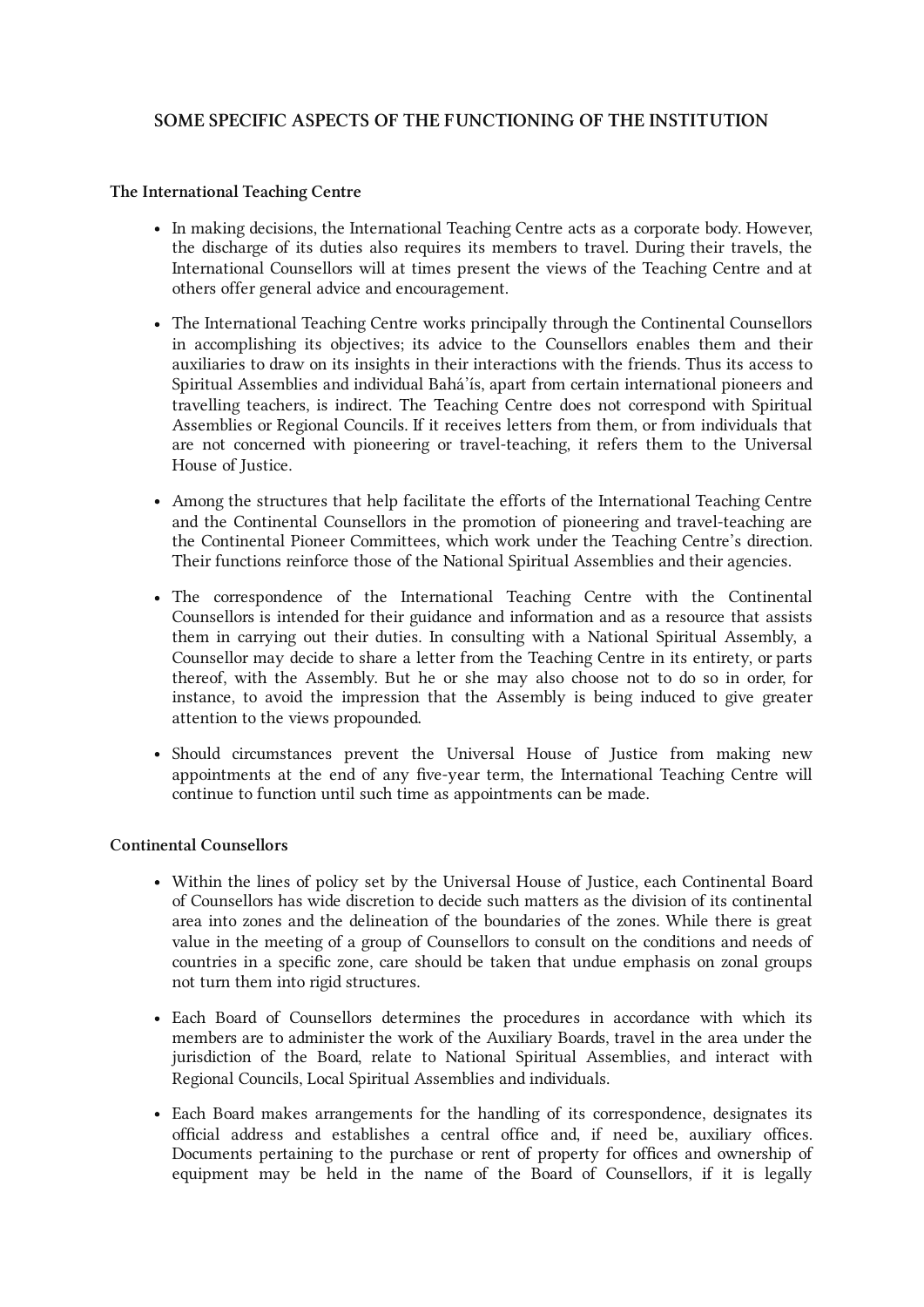acceptable, and if not, in the name of a Spiritual Assembly or a trusted individual. As to legal recognition, at present it is adequate for the Continental Boards to benefit from the recognition granted to National Spiritual Assemblies.

- The work of the Board's offices should be carried on in the name of the Continental Board of Counsellors and not in the name of the office itself. The letters of the Board of Counsellors are each signed by one of the Counsellors on its behalf and not with the impersonal designation: "Continental Board of Counsellors".
- Both the Continental Boards of Counsellors, and the individual members thereof, correspond directly with the Bahá'í World Centre on any number of issues related to the work of the institution. Under normal circumstances, all such correspondence is sent to the International Teaching Centre, which shares it with the Universal House of Justice and its agencies at the World Centre as needed. The Counsellors may also write to the Universal House of Justice, or any of its agencies, as individual believers. In addition, they may correspond directly with the Office of Social and Economic Development at the World Centre, whether in the capacity of Counsellors or as individual believers, on matters related to development.
- Counsellors may correspond with National Spiritual Assemblies outside their continent as needs may arise.
- A Counsellor can send a newsletter to a group of Auxiliary Board members and their assistants or address a circular letter to the Local Spiritual Assemblies or the believers in an area. However, if a Counsellor were to prepare a document in a newsletter format for regular distribution to the believers in a community, this would cause confusion in the minds of the friends. Bulletins put out by the Continental Board of Counsellors, as by National Spiritual Assemblies themselves, are not subject to review by a reviewing committee; neither are the bulletins published and distributed by Auxiliary Board members for their assistants. Nevertheless, it is desirable to keep the National Assembly informed of such publications.
- The files of the members of the Continental Boards of Counsellors and Auxiliary Boards belong to the institution; they are not to be regarded as personal files. A Board of Counsellors needs to ensure that provisions are in place for the proper upkeep of its files and for the disposition of the materials gathered by those friends whose term of service on the Boards has come to an end.
- The statement that the Counsellors are free from those administrative functions assigned to elected bodies does not mean that they have no administrative duties. The Counsellors carry out numerous such tasks related to the operation of their offices, the funds at their disposal, and the work of the Auxiliary Board members. Further, they may be given assignments by the Universal House of Justice which require them to assume temporarily administrative functions normally exercised by an elected body.
- Counsellors may be appointed Deputies of Ḥuqúqu'lláh.
- Should the membership of a community drop to nine, a Counsellor may serve temporarily on the Local Spiritual Assembly, and as an officer if so elected, until a replacement is available.
- If at any time and for any reason, communication with the Bahá'í World Centre is cut off, the Counsellors in each continent, collectively and individually, are to assist National Spiritual Assemblies to ensure the continuation of the teaching work and the normal administration of the Faith without interruption until communications can be restored.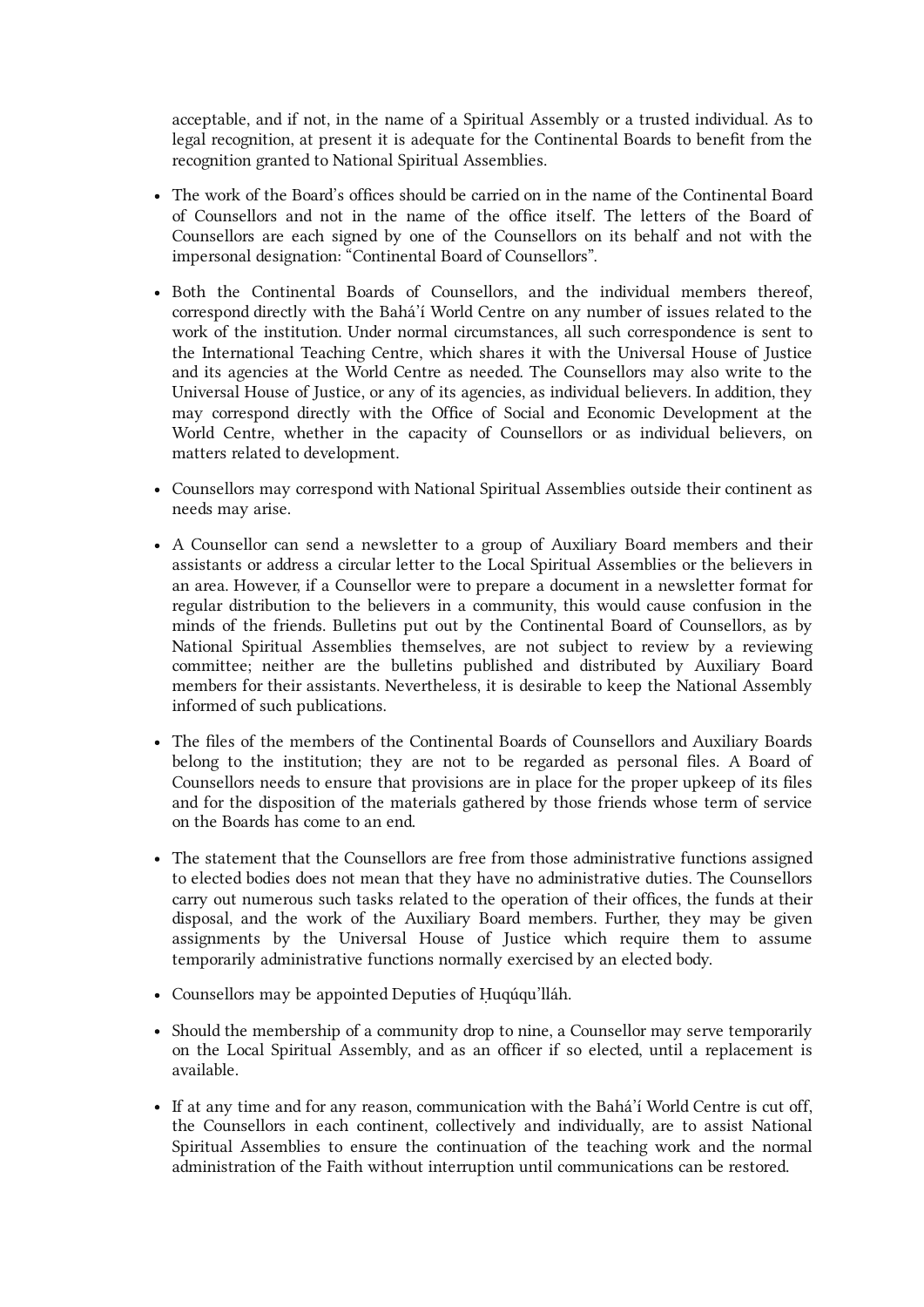- Should it prove unfeasible at the end of any five-year term for the Universal House of Justice to review and renew the membership of the Continental Boards, the Boards are to continue to discharge their responsibilities, even if one or more of their members are unable to function, until propitious conditions prevail for the House of Justice to consider new appointments.
- As appointed officers of the Faith, the Counsellors and Auxiliary Board members should receive the respect of the friends. Regarding the use of the word "Counsellor" to refer to a particular member of a Continental Board of Counsellors, there is no objection to doing this. However, the exaggerated use of titles related to these ranks is undesirable. The title should not become inseparable from a Counsellor's personal name, as would be the case of referring to a member of the Board of Counsellors as, for example, "Counsellor Jones". Nor is it advisable to address them simply as "Counsellor".
- It is natural that at times, for example, in introducing someone, his or her past services as a member of a Board of Counsellors would be mentioned. However, it should be understood that "Former Counsellor" is not a title carried by a person.

# <span id="page-18-0"></span>Auxiliary Board Members

- It is not necessary for a Continental Board of Counsellors to consult with National Spiritual Assemblies on specific appointments of Auxiliary Board members. The decision whether or not to do so is left entirely to the Counsellors.
- The Board of Counsellors can make changes in the membership of an Auxiliary Board at any time during the five-year term of office, if it finds that, for whatever reason, an Auxiliary Board member is unable to carry out the assigned functions.
- The question as to which of the two Boards—Propagation or Protection—a Local Spiritual Assembly or individual believer should turn to on a particular issue is not a matter to be regulated, but can be gradually clarified as experience is gained at the local level. If an Auxiliary Board member feels that a matter would have been better referred to his or her colleague, this could easily be arranged.
- While membership on an Auxiliary Board should be regarded as a valid reason for resignation from a National Spiritual Assembly, if there are special circumstances for which the Assembly feels it would be detrimental to the interests of the Faith for a Board member to resign, but he or she insists on doing so, the matter should be referred to the Universal House of Justice. Pending its decision, the Board member should continue his or her membership on the National Assembly and explain the situation to the Continental Board of Counsellors.
- There may be special circumstances within a country that make it necessary for a believer to serve both on an Auxiliary Board and on a committee, or even on the National Spiritual Assembly or a Regional Council, if elected. In each instance, this is seen as a temporary measure, put in place at the instruction of the Universal House of Justice.
- There are a number of situations that can arise related to Auxiliary Board members and the electoral process which are left to the decision of the National Spiritual Assembly. These include the procedure to be followed if an Auxiliary Board member declines to serve as a delegate, when elected; whether it is permissible to ask Auxiliary Board members to serve as tellers; and the timing of the election of officers when an Auxiliary Board member elected to the Assembly asks for time to choose one or the other avenue of service. A delegate who is appointed to an Auxiliary Board may continue to serve as a delegate until the next National Convention.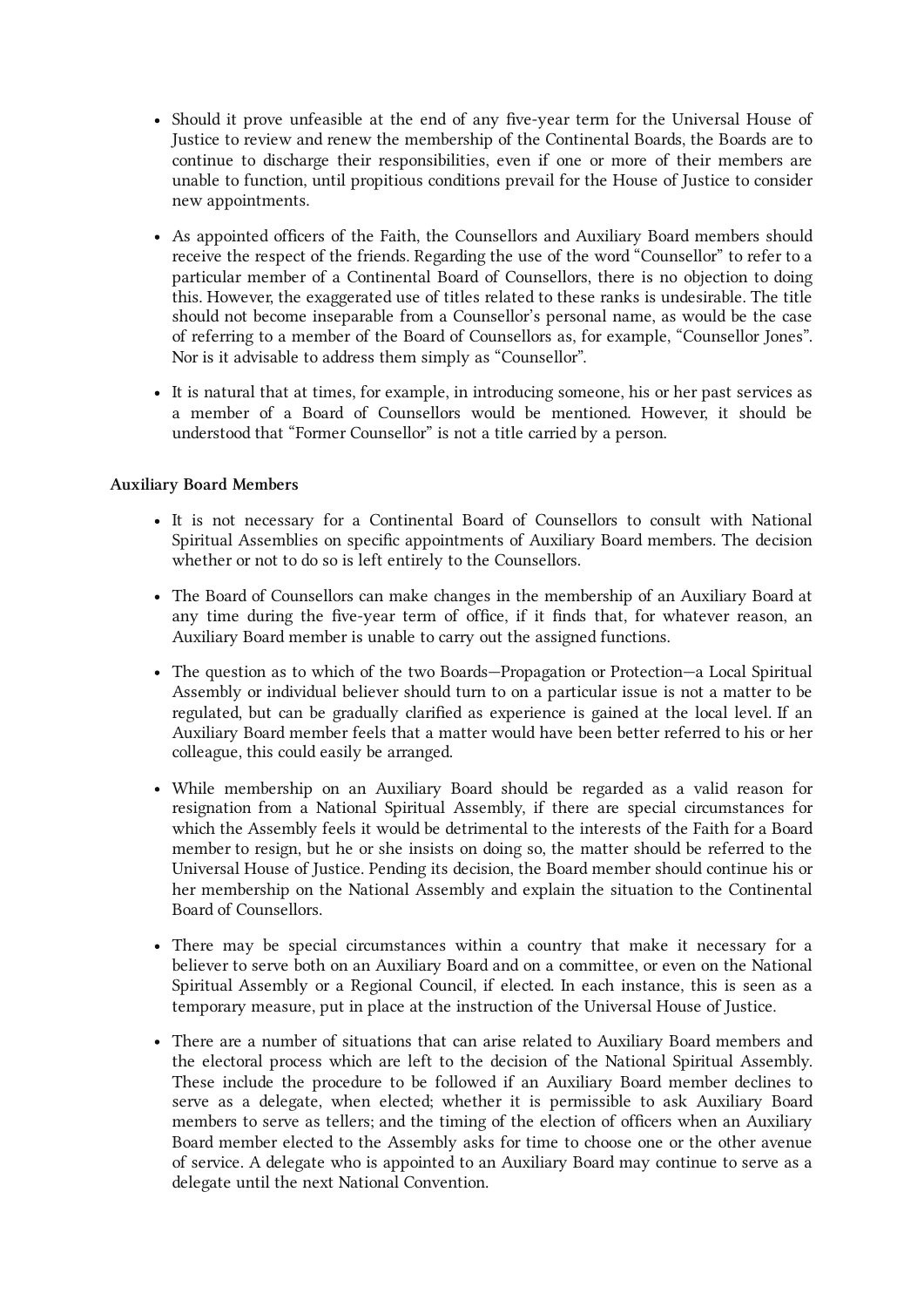- It is preferable for an Auxiliary Board member not to be elected as an officer of a unit convention; however, if so elected, he or she may accept, without having to resign from the Auxiliary Board.
- A ballot in the election of a Spiritual Assembly or Regional Council or for the delegates to a National Convention should not be invalidated because it contains the name of a member of an Auxiliary Board.
- Auxiliary Board members may be appointed Deputies or Representatives of Ḥuqúqu'lláh.
- As with the Counsellors, should the membership of a community drop to nine, an Auxiliary Board member may serve temporarily on the Local Spiritual Assembly, and as an officer if elected, until a replacement is available. An Auxiliary Board member need not ask for permission to serve on a Local Assembly under these circumstances, but should notify the Board of Counsellors accordingly.

# <span id="page-19-0"></span>Assistants

- There is no objection to the appointment of youth as assistants to Auxiliary Board members. The matter is left to the discretion of the Counsellors.
- Officers of elected bodies may be appointed assistants to Auxiliary Board members. Much depends upon local circumstances, and members of the Auxiliary Boards are to exercise wisdom and discretion in making such appointments.
- It is not appropriate for Auxiliary Board members to appoint assistants to help them solely in doing clerical and office work.
- A Propagation or Protection Board member in an area may use the services of an assistant appointed by the other member, provided it is cleared with him or her first. The two Board members can arrive at an understanding between them so that every case need not be discussed separately.
- While it would not be wise to give one assistant a regular supervisory role over other assistants, there is no reason to prevent a member of the Auxiliary Board from asking one of his or her assistants, as and when a need may arise, to extend help, provide guidance, and deepen the knowledge and understanding of other assistants.
- Assistants who are members of a Spiritual Assembly, Regional Council, or committee do not function as assistants in the context of that membership, and they have the same duty to observe the confidentiality of its consultations as does any other member.

# <span id="page-19-1"></span>Interactions with National, Regional and Local Administrative Bodies

- Although ordinarily Counsellors are not in contact with national committees, a National Spiritual Assembly may authorize a direct relationship between the two for a special purpose and for a certain period of time.
- Normally in deliberations between the Counsellors—individually, in groups, or as an entire Board—and a National Spiritual Assembly, the chairman of the Assembly presides. There may be circumstances in which the Assembly invites one of the Counsellors to chair a session. When several National Spiritual Assemblies are represented in a meeting called by the Counsellors, it would be appropriate for one of the Counsellors to chair the consultation.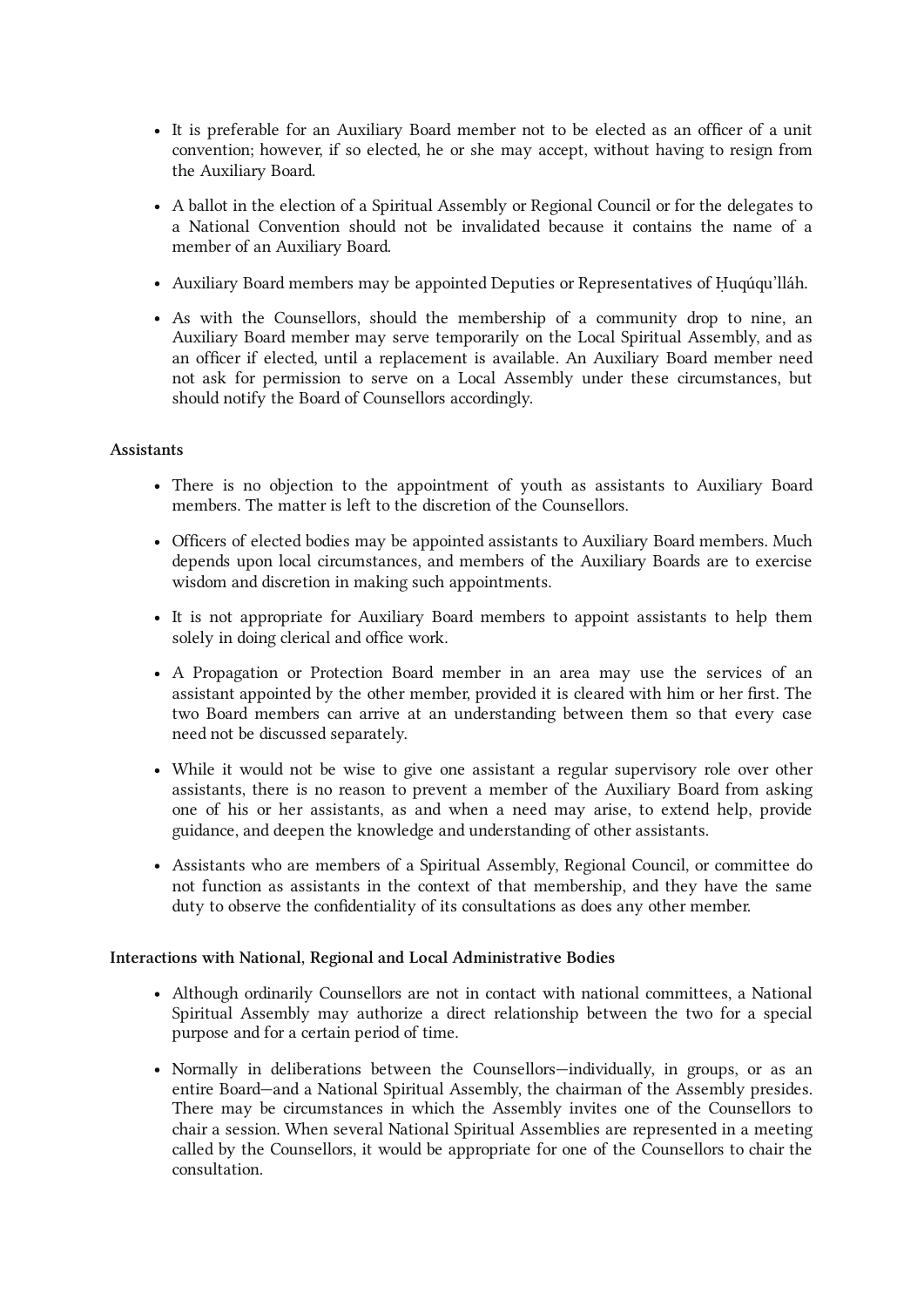- It is natural for the friends to turn to the Counsellors for advice in case of need, even if the individuals concerned are members of the National Spiritual Assembly. This does not, of course, mean that the Counsellors would encourage the National Assembly members to regularly share with them matters which are the direct concern of the Assembly.
- It is within the discretion of a National Spiritual Assembly to share its minutes, or parts thereof, with the Counsellors. However, it is inappropriate for a Continental Board of Counsellors to share minutes of its meetings with National Spiritual Assemblies. If the Board of Counsellors agrees, a National Spiritual Assembly may share copies of its minutes with the Auxiliary Board members in the country.
- A Spiritual Assembly or Regional Council may decide to include in its minutes, or to attach to them as an appendix, a record of advice or information given orally to it by a Counsellor. If the Counsellor wishes to review the wording of such a record for accuracy, this courtesy should of course be extended to him or her. Such a verification is clearly not the same thing as submitting the minutes themselves to the approval of an external authority.
- Although a National Spiritual Assembly may decide to encourage the Local Assemblies under its jurisdiction to share their minutes with the Auxiliary Board members in their area in order to develop close communication, Local Assemblies are not required to do so. This is left to their discretion.
- The Counsellors do not receive instructions about their work from National Spiritual Assemblies. However, as individual believers, they are always under the jurisdiction of the National Spiritual Assembly wherever they may happen to be. If a National Assembly learns of specific instances when something said or done by a Counsellor may be harmful to the work of the Cause, it should deal with the problem promptly by discussing the matter lovingly but frankly with the Counsellors, citing specific examples.
- If a National Spiritual Assembly believes that the actions of an Auxiliary Board member are giving rise to problems, it should refer the matter to the Counsellors rather than approach the Board member directly. But where the matter is purely personal, it may be preferable for the Assembly to take it up with the Board member initially in the hope that the problem can be solved confidentially, although, of course, any serious problem with a Board member should be reported to the Counsellors in any case.
- An Auxiliary Board member is subject to the same sanctions as any other believer in connection with his or her actions as an individual Bahá'í. In the first instance, however, before the National Spiritual Assembly takes such an action, the matter needs to be discussed with the Counsellors.
- If a member of the Auxiliary Board finds any problem with the workings of the National Spiritual Assembly or one of its agencies which he or she feels requires attention, it is his or her obligation to report it to the Counsellors, who in turn, if they agree, will handle the matter with the National Assembly involved.
- The administration and education of Auxiliary Board members are duties discharged by the Counsellors, and the training of assistants is a direct concern of the Auxiliary Board members. A National Spiritual Assembly cannot assume these responsibilities. If the Counsellors and a National Assembly conclude in their consultations that in order for an Auxiliary Board member to work effectively in a particular area of endeavour some specific training is required, this could be arranged by the Counsellors.
- It is not necessary for an Auxiliary Board member to deputize an assistant to meet with a Local Spiritual Assembly. Assistants may meet with Local Spiritual Assemblies as they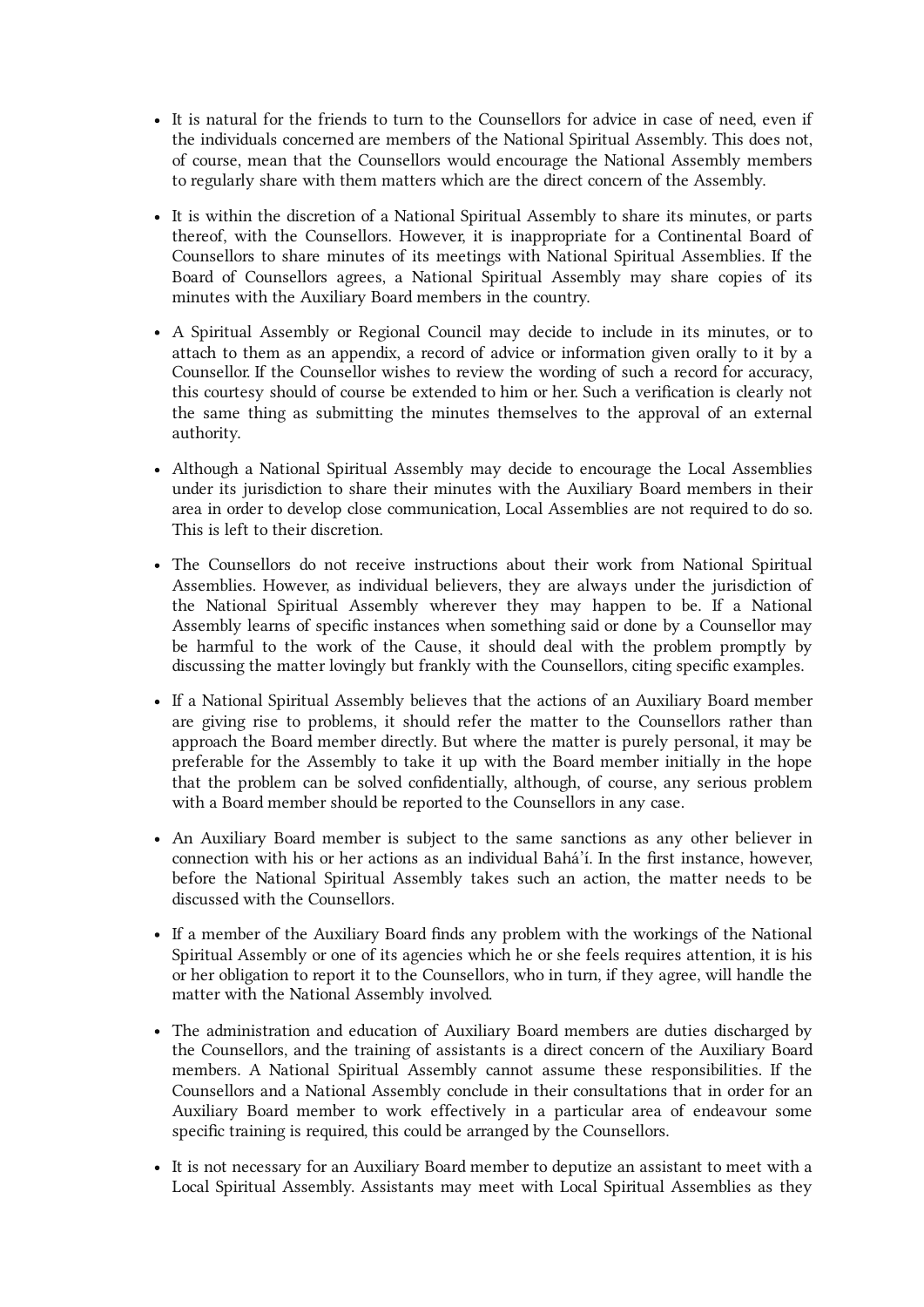pursue the specific tasks assigned to them by the Board members. There are, of course, occasions when an Auxiliary Board member asks an assistant to meet with an Assembly on a particular matter.

- An assistant may undertake a specific task requested by a National or Local Spiritual Assembly in his or her capacity as an individual believer, but not as an assistant.
- It is inappropriate for assistants to meet with the National Spiritual Assembly in their capacity as assistants.
- Auxiliary Board members do not direct Local Spiritual Assemblies or individual believers in their activities, but are entirely free to make suggestions and recommendations they judge wise and necessary. Further, they help Local Assemblies to achieve the level of spiritual unity, activity and development enjoined in the writings. It falls on the Auxiliary Board members to build up a warm and loving relationship with Local Spiritual Assemblies and believers so that they will spontaneously turn to them for advice and assistance.
- In the relationship between Auxiliary Board members and Local Spiritual Assemblies, to overstress distinctions is not only unnecessary but detrimental to the spirit of loving collaboration and encouragement which is essential to the progress of the Faith in every locality. The differentials of rank, functions or procedures between agencies of the Bahá'í administration are meant to canalize, not obstruct, the work of the Cause; all these features of the administration are properly viewed in the context of humble service to the Blessed Perfection, which is the loftiest objective of all who gather under the banner of the Most Great Name.
- It should not be assumed that collaboration between the Counsellors and their auxiliaries, on the one hand, and Assemblies and their agencies, on the other, implies that they must be actively involved in the same project at the same time. No doubt, in many cases simultaneous participation would be useful and even necessary, but the work of the Counsellors, of the National Spiritual Assembly and of all their subsidiary institutions can well be carried on separately and at different times, provided that they do not conflict and that information on the work done and the results achieved is shared fully and freely.
- In general, it is not the task of Auxiliary Board members, but rather that of the Spiritual Assemblies, to deal with the personal problems of individuals and conflicts between them and with disciplinary matters. However, the Auxiliary Board members and their assistants are vital elements of the Bahá'í Administrative Order, with functions which include the counselling of believers. If a believer approaches an Auxiliary Board member or an assistant with a personal matter, it is for the Board member or assistant to decide whether to give advice or ask the believer to turn to the Spiritual Assembly.
- In reaching a decision on whether or not to pioneer, a believer is free to consult with the National Spiritual Assembly and its executive agencies or with a Counsellor or Auxiliary Board member. Any one of these individuals or agencies is similarly free to initiate such consultation and offer suggestions, leaving the final decision in the matter to the believer concerned. The role of the Counsellors and Auxiliary Board members in the promotion of pioneering is of particular significance. The Board members are in an especially advantageous position to provide the friends with information from the documents at their disposal regarding the needs of the Faith. Once a believer decides to enter this field of service, he or she should be referred by the Board member to the proper channel, whether it be a national agency or the Continental Pioneer Committee, which will handle the administrative details.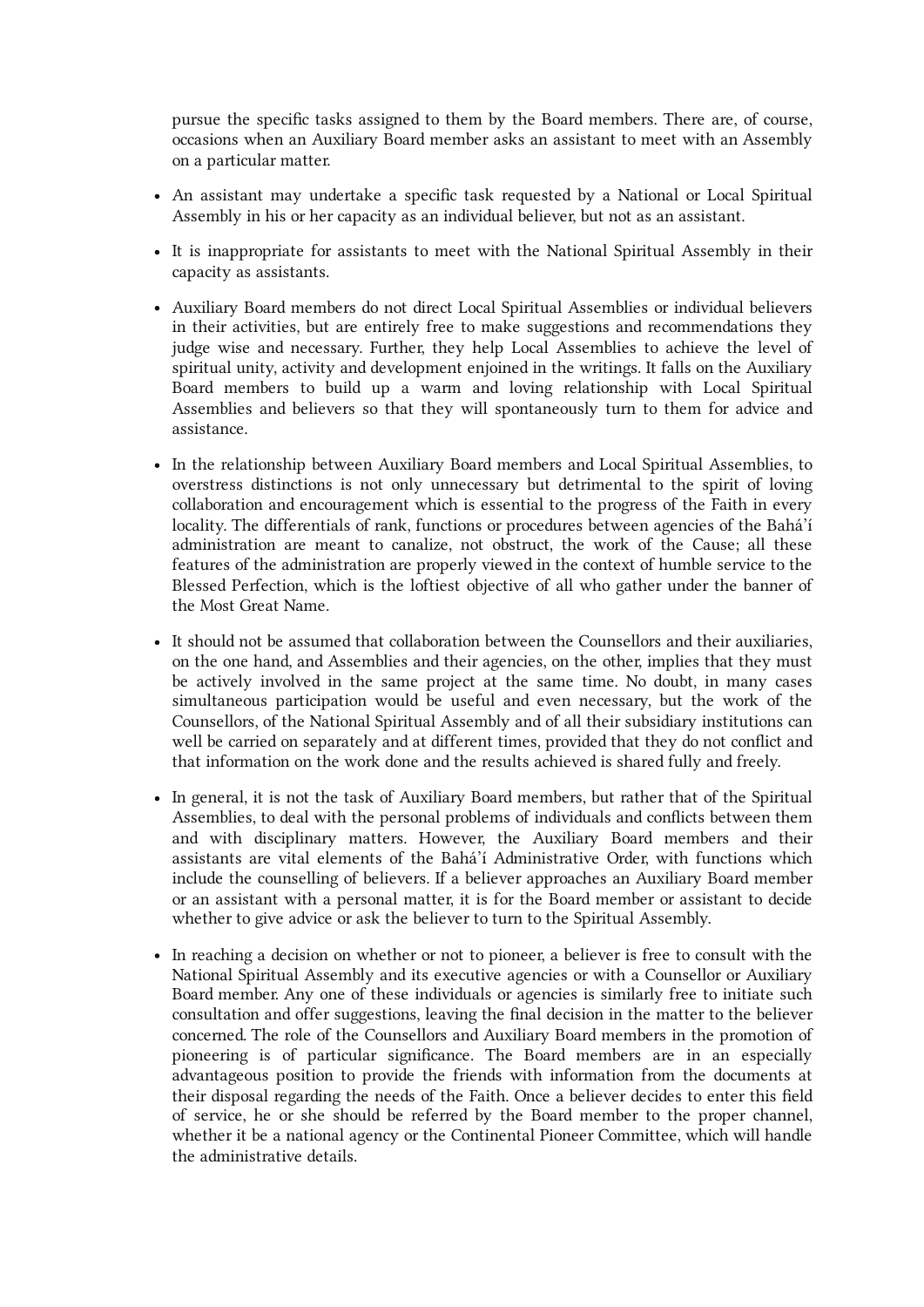- Responsibility for administering travel-teaching projects falls on the National Assembly and its attendant agencies. This does not preclude contacts between travelling teachers and the Counsellors or Auxiliary Board members. Indeed, such contact can assist both parties provided it is recognized that administrative authority in these matters rests with the Assemblies and their committees.
- With their continental perspective, the Counsellors can readily identify opportunities for collaboration between neighbouring national communities, especially in areas near their borders, and even across continental boundaries. In such instances the Counsellors are encouraged to arrange consultations between the relevant National Spiritual Assemblies and help them design effective collaborative ventures.
- In parts of certain continents, the distribution of Bahá'í literature represents a formidable challenge, in which case the Board of Counsellors may create a mechanism attached to the office of one of its members to disseminate information about literature and monitor the situation in the countries affected. In this capacity, the Counsellor involved would be free to communicate with Publishing Trusts as needed.
- Counsellors are alert to opportunities in their areas, both inside and outside the Bahá'í community, for the believers to become involved in activities of social and economic development. They focus both on encouraging individual initiative in this field of endeavour and on creating the capacity within the appropriate organizations to design and implement programmes. Their work entails consultation with National Spiritual Assemblies and Regional Councils on the role that social and economic development efforts are to play in the growth of the community and on how they are to complement activities for expansion and consolidation. The Counsellors' intimate involvement with training institutes enables them to help these agencies undertake training in the area of social and economic development and even to implement projects, when the institutes are strong enough to do so.

# <span id="page-22-0"></span>Elections and Conventions

- Counsellors present at a National Convention are accorded the freedom to participate in the deliberations. Counsellors also have the right of the floor at the International Convention, but, since there is so little time and so many delegates, they refrain from exercising this right, for the most part.
- If no Counsellors can attend a National Convention, they may appoint for that Convention one or two Auxiliary Board members to act as their special deputies. Auxiliary Board members present at a National Convention who are not deputized by the Counsellors do not have the privilege of the floor unless this is given to them by the Convention.
- The Counsellors and the National Spiritual Assemblies need to work together to ensure that the sanctity of Bahá'í elections is not violated. Educating the believers in the fundamentals of Bahá'í elections during the year and acquainting the delegates with the sacred nature of their responsibility are activities that can be performed within the framework of collaboration between the two institutions. Auxiliary Board members and their assistants may participate in efforts to help the friends in the elections of Local Assemblies, Regional Councils and delegates. One practice that has proved fruitful is for the National Spiritual Assembly to arrange for a meeting on the day or evening before the National Convention, during which one or more Counsellors speak to the delegates on the spiritual significance of Bahá'í elections and the duties of a delegate.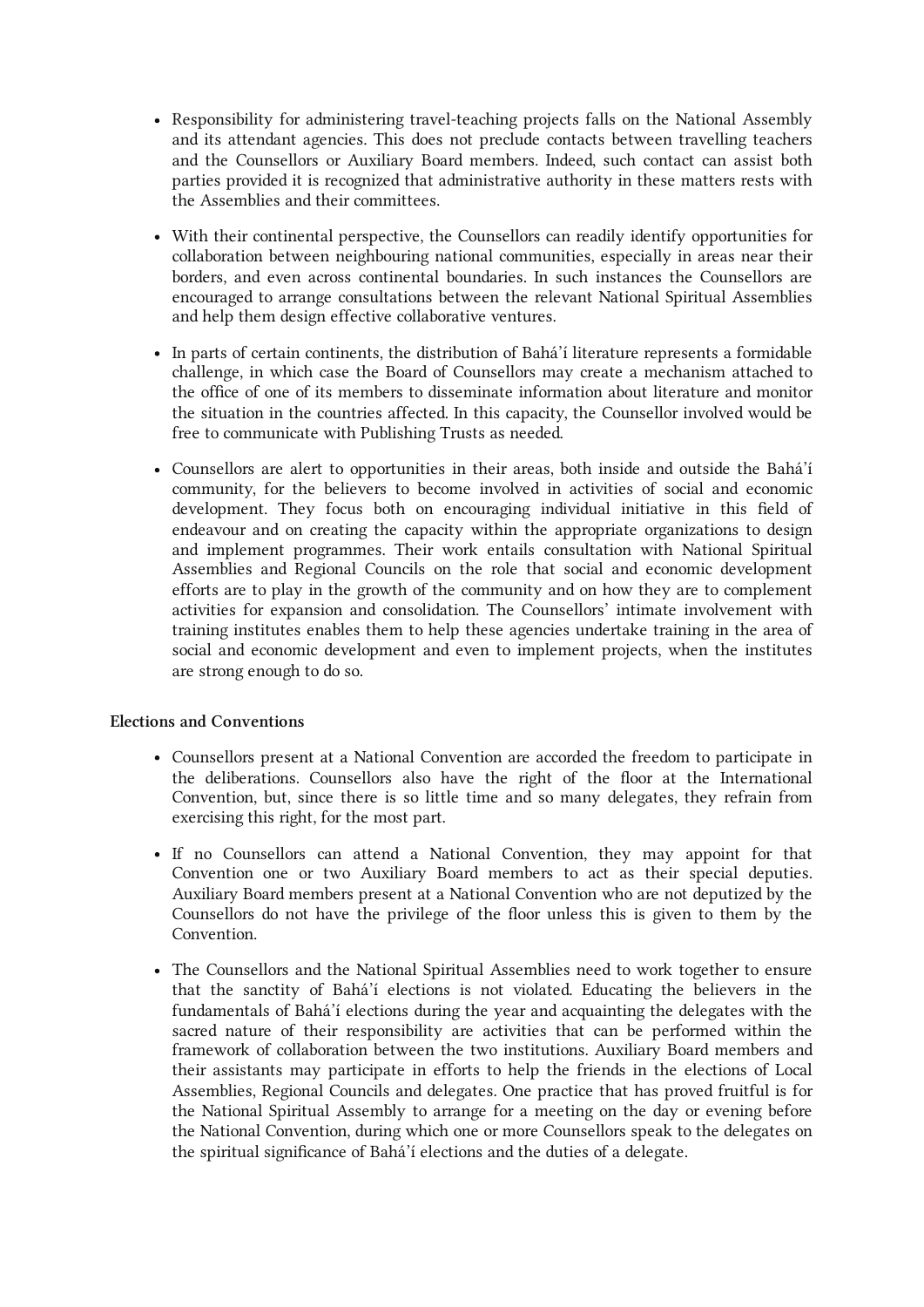The Counsellors should watch carefully for practices which might be construed, correctly or otherwise, to be electioneering. When such practices are observed, the Counsellors should bring the matter to the attention of the National Spiritual Assembly in an appropriate manner. In the event that there are significant departures from established Bahá'í procedure in the conduct of a National Convention, the Counsellors or their representatives attending the Convention should advise the Bahá'í World Centre.

# <span id="page-23-0"></span>**Conferences**

- There is wide scope for Counsellors to call special gatherings involving a number of national communities, but such conferences should be approved at the Bahá'í World Centre before any implementation. Furthermore, it is appropriate for the Counsellors to suggest to the National Assemblies concerned the holding of international conferences, for example, international youth conferences, and to encourage activities which would generate the enthusiasm needed for the events.
- The Counsellors may hold conferences for the Auxiliary Board members in an entire continent or any portion thereof. It may be desirable at times to invite National Assembly members to meet with Board members at these conferences, assisting them if necessary from the Continental Fund.
- Within a national community, conferences and seminars are called by the National Spiritual Assembly or its committees, and not by the Counsellors or Auxiliary Board members. This is to avoid an impression of two parallel series of conferences in the same country, one of which is under the aegis of the National Assembly and the other under that of the Counsellors.
- An Auxiliary Board member may invite the members of a few neighbouring Local Spiritual Assemblies within his or her area of responsibility to a conference for consultation on projects or problems affecting them. Clearly Auxiliary Board members can also call meetings for their assistants on their own initiative.

# <span id="page-23-1"></span>Budgets, Subvention Funds and Properties

- Counsellors are free to consult with a National Spiritual Assembly about the relative magnitudes of the allocations from the National Fund for various purposes.
- An important aspect of the consultations between Counsellors and a National Spiritual Assembly is the use of subvention funds at the disposition of the Counsellors. While the purposes of these various funds are each well defined, there is a great deal of flexibility in their application. Funds to help in the promotion of literature and audiovisual materials can be used, for example, to subsidize partially or fully the purchase, translation, and production of various items; to develop core literature programmes; or to enhance the capacity of Publishing Trusts and agencies to produce and distribute literature and audiovisual materials in an efficient and financially viable manner. Subvention funds for the promotion of teaching can be made available to enable a National Assembly to take advantage of unexpected immediate opportunities, to assist long-term endeavours, or even to support programmes for the growth of the Faith in an entire area. Other funds are placed at the disposition of the Counsellors for the operation of training institutes, the deputization of some of their staff, and for small capital expenses. The mechanisms for the disbursement of all these funds are established by the International Teaching Centre, as needs dictate.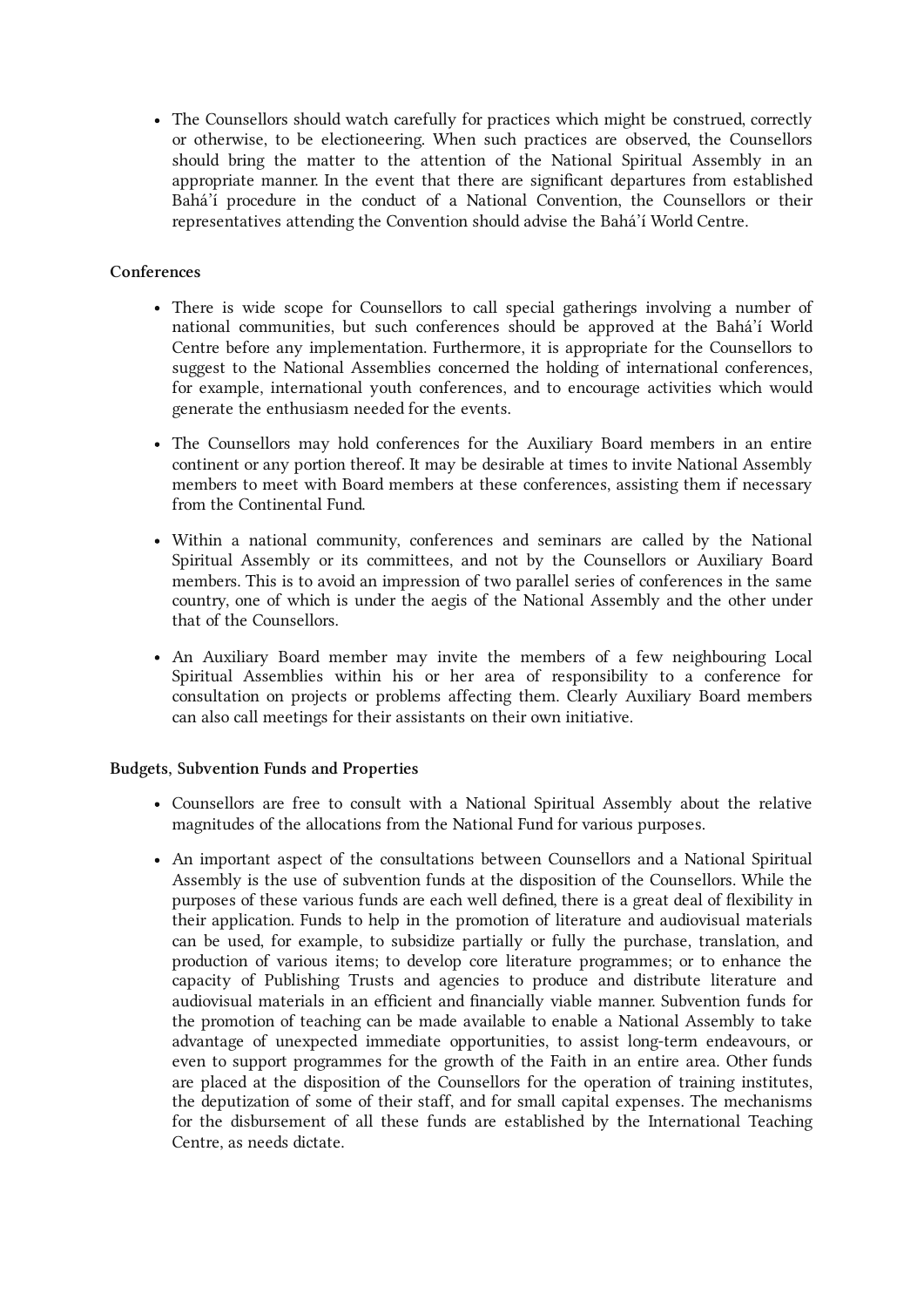- Counsellors or their deputies may consult with Regional Councils in formulating their annual budgets, which are then submitted to the National Spiritual Assembly for its approval. It is also within the discretion of the Counsellors to allocate financial assistance to a Regional Council from the subvention funds at their disposition.
- The administration of Bahá'í properties, in all its aspects, is an issue to be dealt with by National Spiritual Assemblies and does not normally fall within the area of the Counsellors' responsibility. However, if at any time the Counsellors should observe that matters related to a given property are proving to be prejudicial to the best interests of the Faith, they have the obligation to bring their concerns to the attention of the National Assembly.

# <span id="page-24-0"></span>The Continental Fund

- Each Continental Board of Counsellors submits its budget to the International Teaching Centre at the beginning of the year. If the projected contributions to the Continental Fund do not meet the expected expenditures, the Board receives assistance from the Bahá'í International Fund.
- A Continental Board of Counsellors is, in principle, free to contribute from the Continental Fund to any Bahá'í Fund or undertaking as it wishes. It will, naturally, hesitate to do so if its operations are being subsidized by the Bahá'í International Fund.
- There is no objection to the Counsellors' sharing, partly or wholly, the details of the Continental Fund with the National Spiritual Assemblies or the friends in the continent they serve. Although this practice is not encouraged, the decision in such matters lies entirely with the Board of Counsellors itself.
- National communities are not in the same stage of development, and circumstances vary greatly from one community to another. Thus, in educating the friends on the funds of the Faith, the Counsellors and Auxiliary Board members may choose to place emphasis on the Local and National Funds in some areas, while in others they also include the Continental Fund in their general appeal to the friends. It would be permissible, and indeed desirable, for many National and Local Assemblies to call for contributions to the Continental Fund.
- Auxiliary Board members and their assistants should not ordinarily be involved in the active collection of contributions to the Continental Fund. Such contributions can be made through Local Spiritual Assemblies and the National Spiritual Assembly, as well as directly to the Continental Fund when the Counsellors have made provisions for this. However, an Auxiliary Board member or an assistant who is requested to do so by the friends, particularly in remote areas, may accept from them a contribution for transmittal to the Continental or other Funds, for the sake of convenience.
- Expenses for the Auxiliary Board members to carry out their work should, if necessary, be met by the Continental Fund. If the need exists, a Board of Counsellors may decide to provide a budget to an Auxiliary Board member so that he or she can serve the Faith full time for a predetermined period. In making this decision, the Counsellors need to consider the long-term implications of such a step.
- Normally, because of the localized nature of the work of the assistants, they are able to perform their duties without support from the Continental Fund.
- While it is possible for the friends to channel deputization for a training institute teacher through any Fund that is convenient, the emphasis on the Continental Fund is significant